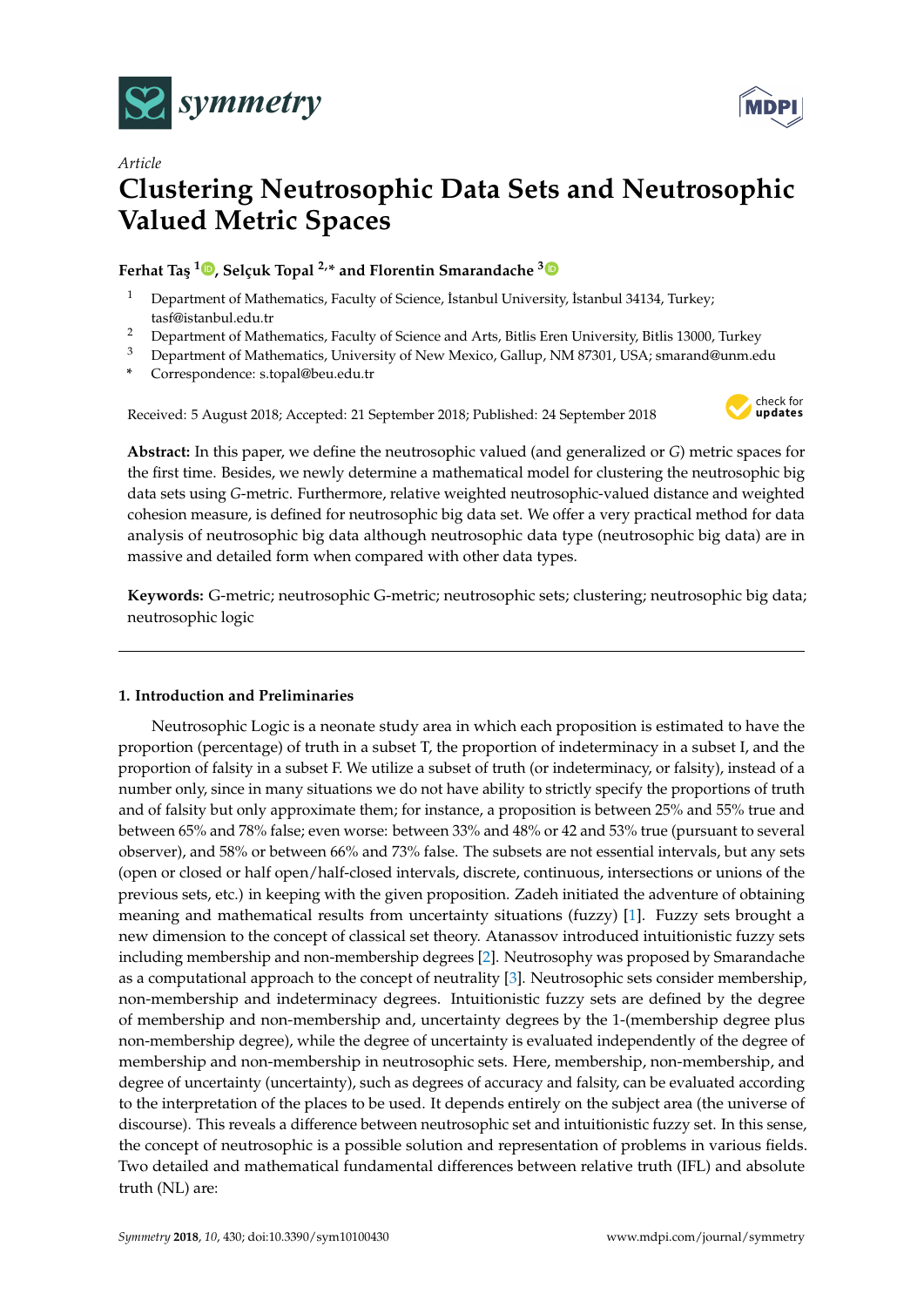- (i) NL can discern absolute truth (truth in all possible worlds, according to Leibniz) from the relative truth (truth in at least one world) because NL (absolute truth) =  $1^+$  while IFL (relative truth) = 1. This has practice in philosophy (see the Neutrosophy). The standard interval [0, 1] used in IFL has been extended to the unitary non-standard interval ]<sup>−</sup> 0, 1<sup>+</sup> [ in NL. Parallel earmarks for absolute or relative falsehood and absolute or relative indeterminacy are permitted in NL.
- (ii) There is no limit on T, I, F other than they are subsets of  $]$ <sup>-</sup> 0, 1<sup>+</sup> [, thus:  $^-0 \leq \inf T + \inf I + \inf F$  $\leq$  sup T + sup I + sup F  $\leq$  3<sup>+</sup> in NL. This permissiveness allows dialetheist, paraconsistent, and incomplete information to be described in NL, while these situations cannot be described in IFL since F (falsehood), T (truth), I (indeterminacy) are restricted either to  $t + i + f = 1$  or to  $t^2 + f^2 \le 1$ , if T, I, F are all reduced to the points t, i, f respectively, or to sup  $T + \sup T + \sup F = 1$  if T, I, F are subsets of [0, 1] in IFL.

Clustering data is one of the most significant problems in data analysis. Useful and efficient algorithms are needed for big data. This is even more challenging for neutrosophic data sets, particularly those involving uncertainty. These sets are elements of some decision-making problems, [\[4–](#page-10-3)[8\]](#page-11-0). Several distances and similarities are used for decision-making problems [\[9,](#page-11-1)[10\]](#page-11-2). Algorithms for the clustering big data sets use the distances (metrics). There are some metrics used in algorithms to analysis neutrosophic data sets: Hamming, Euclidean, etc. In this paper, we examine clustering of neutrosophic data sets via neutrosophic valued distances.

The big data notion is a new label for the giant size of data–both structured and unstructured—that overflows several sectors on a time-to-time basis. It does not mean overall data are significant and the significant aspect is to obtain desired specific data interpretation. Big data can be analyzed for pre-cognition that make possible more consistent decisions and strategic having positions. Doug Laney [\[11\]](#page-11-3) sort to make the definition of big data the three Vs and Veracity widespread: (1) Velocity: This refers to dynamic data and captures data streams in near real-time. Data streams in at an exceptional speed and must be dealt with in a well-timed mode. (2) Variety: Data comes in all types of formats—from structured, numeric data in traditional databases to formless materials. On the one hand, variety denotes to the various sources and types of organized and formless data. Storing data is made from sources like worksheets and databases. (3) Volume: Organizations gather data from a range of sources, including social media, business operations, and data from the sensor or machine to machine. (4) Veracity: It mentions to the biases, noise, and anomaly in data. That corresponds with the question "Is the data that is being put in storage and extracted meaningful to the problem being examined?".

In this paper, we also focus on K-sets cluster algorithm which is a process of analyzing data with the aim of evaluating neutrosophic big data sets. The K-sets cluster is an unrestrained type of learning that is used when one wants to utilize unlabeled data, [\[12\]](#page-11-4). The goal of the algorithm is to find groups of data with the number of groups represented by variable K. The algorithm works iteratively to set-aside each data point obtained to one of the K groups based on the properties obtained. The data points are clustered according to feature similarity. Instead of identifying groups before examining patterns, clustering helps to find and analyze naturally occurring groups. "Choosing K" has the goal of "how the number of groups can be determined". Each center of a congregation is a collection of property values describe the groups that emerged. Analysis of centroid feature weights can be used to qualitatively interpret what kind of group is represented by each cluster. The algorithm finds the clusters and data set labels for a particular pre-chosen K. To have the number of clusters in the data, the user must run the K-means clustering algorithm for a range of K values and compare the results. In general, there is no technique to determine a specific K value, but a precise estimate can be obtained using the following methods. In general, one of the metrics used to compare the results between the different K values as the average distance between the data points and their cluster synthesis. As the number of sets increases, it will always reduce the distance to the data points, while the K increment will always lower this metric as other criteria, and when K is the same as the number of data points, reaching zero will be excessive. Thus, this metric cannot be used as a single purpose. Rather, the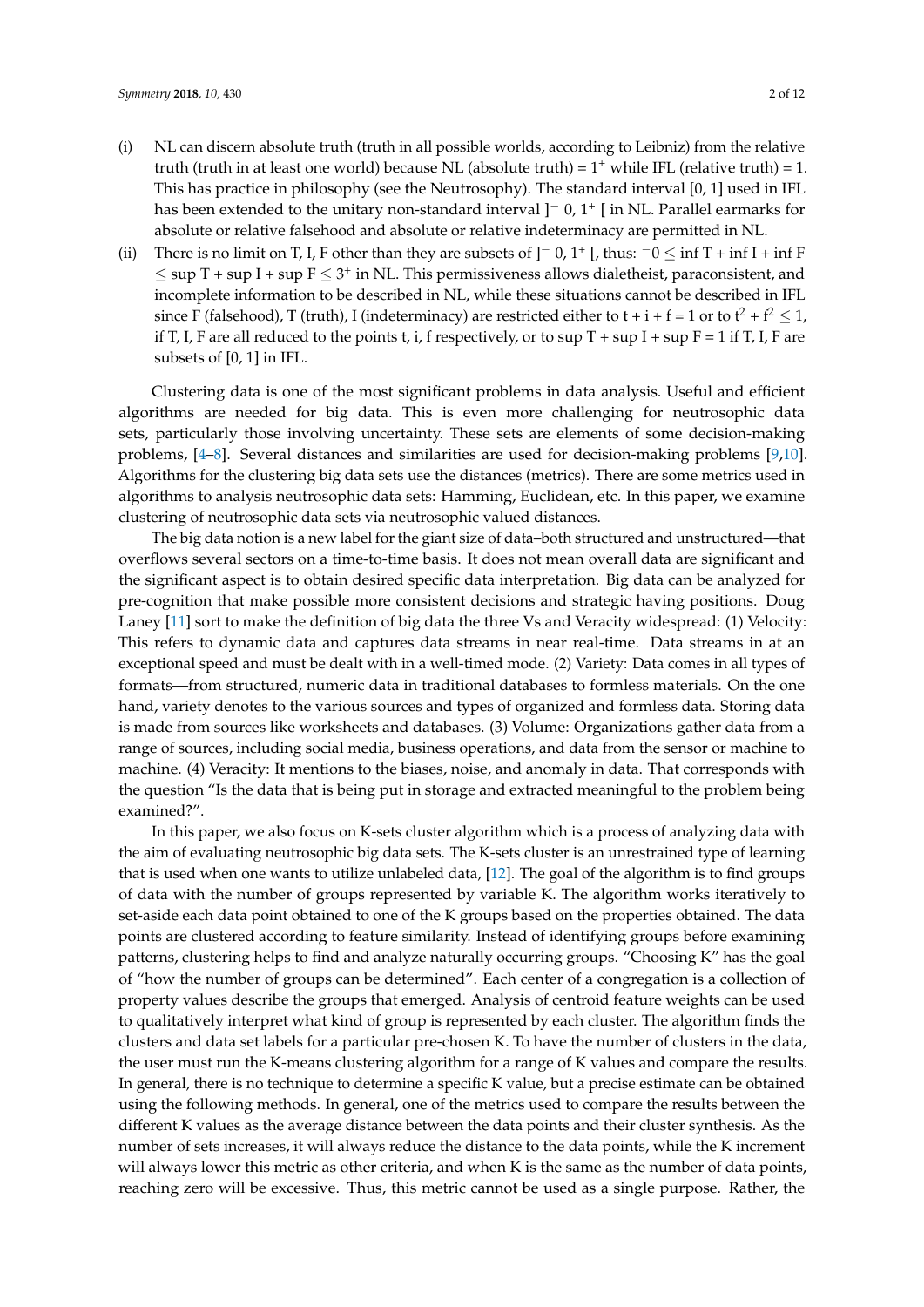average distance to the center as a function of K is plotted where the shear rate falls sharply, it can be used to determine K approximately.

A number of other techniques are available for verification of K, including cross-validation, information criteria, information theoretical jump method, and G-tools algorithm. In addition, monitoring the distribution of data points between groups provides information about how the algorithm splits data for each K. K-sets algorithms base on the measurement of distances of sets. A distance is a measurement of how far apart each pair of elements of a given set is. Distance functions in mathematics and many other computational sciences are important concepts. They have wide usage areas, for example, the goal of quantifying a dissimilarity (or equivalently similarity) between two objects, sets or set of sets in some sense. However, due to the massive, complicated and different type data sets today, definitions of distance functions are required to be more generalized and detailed. For this purpose, we define a novel metric for similarity and distance to give Neutrosophic Valued-Metric Spaces (NVGMS). We present relative weighted measure definition and finally K-sets algorithm after given the definition of NVGMS.

Some readers who are unfamiliar with the topic in this paper need to have a natural example to understand the topic well. There is a need for earlier data in everyday life to give a natural example for the subject first described in this paper. There is no this type of data (we mean neutrosophic big data) in any source, but we will give an example of how to obtain and cluster such a data in Section [6](#page-9-0) of the paper. If we encounter a sample of neutrosophic big data in the future, we will present the results with a visual sample as a technical report. In this paper, we have developed a mathematically powerful method for the notion of concepts that are still in its infancy.

## *1.1. G-Metric Spaces*

Metric space is a pair of (*A*, *d*), where *A* is a non-empty set and *d* is a metric which is defined by a certain distance and the elements of the set *A*. Some metrics may have different values such as a complex-valued metric [\[13](#page-11-5)[,14\]](#page-11-6). Mustafa and Sims defined *G*-metric by generalizing this definition [\[15\]](#page-11-7). Specifically, fixed point theorems on analysis have been used in *G*-metric spaces [\[16,](#page-11-8)[17\]](#page-11-9).

**Definition 1.** *Let A be a non-empty set and d be a metric on A, then if the following conditions hold, the pair (A, d) is called a metric space. Let*  $x, y, z \in A$ 

- $d(x, y) \geq 0$ , (non-negativity)
- $d(x, y) = 0 \Leftrightarrow x = y$ , *(identity)*
- (3)  $d(x, y) = d(y, x)$ , (symmetry)
- (4)  $d(x, z) \leq d(x, y) + d(y, z)$  (triangle inequality).

*where*  $d : A \times A \rightarrow R^+ \cup \{0\}$ .

**Definition 2.** [\[15\]](#page-11-7) Let *A* be a non-empty set. *A* function  $G : A \times A \times A \rightarrow [0, +\infty)$  is called G-distance if it *satisfies the following properties:*

- (1)  $G(x, y, z) = 0$  *if and only if*  $x = y = z$ ,
- $(2)$  *G*(*x*, *x*, *y*)  $\neq$  0 *whenever x*  $\neq$  *y*,
- (3)  $G(x, x, y) \le G(x, y, z)$  *for any*  $x, y, z \in A$ *, with*  $z \ne y$ *,*
- (4)  $G(x, y, z) = G(x, z, y) = \dots$  (symmetric for all elements),
- (5)  $G(x, y, z) \le G(x, a, a) + G(a, y, z)$  *for all a, x, y, z*  $\in$  *A* (Rectangular inequality).

The pair (*A*, *G*) is called a *G*-metric space. Moreover, if *G*-metric has the following property then it is called symmetric:  $G(x, x, y) = G(x, y, y)$ ,  $\forall x, y \in A$ .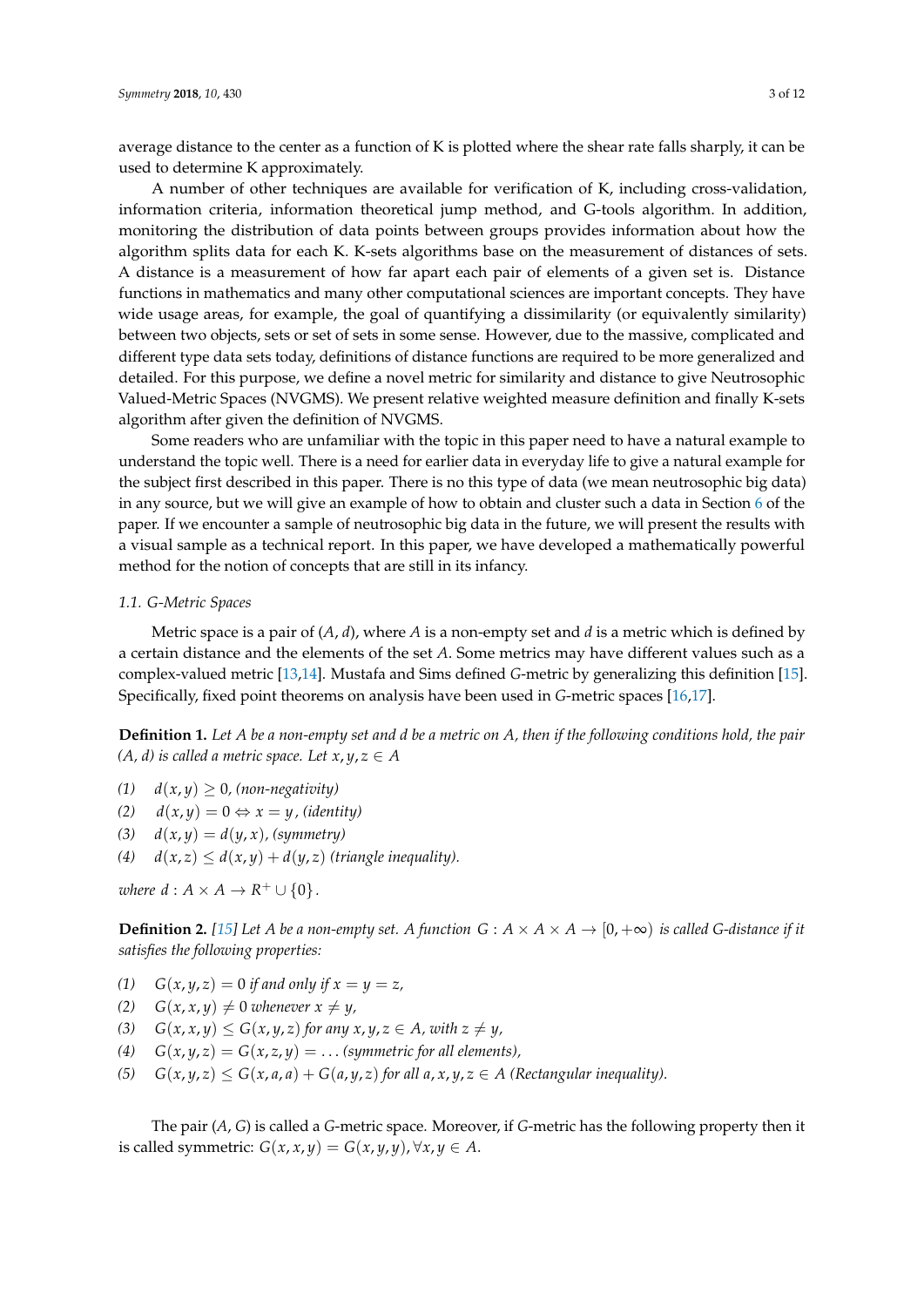**Example 1.** In 3-dimensional Euclidean metric space, one can assume the G-metric space  $(E^3, G)$  as the *following:*

$$
G(x, y, z) = 2(||x \times y|| + ||z \times y|| + ||x \times z||)
$$

where  $x,y,z\in E^3$  and  $\|.\times .\|$  represent the norm of the vector product of two vectors in  $E^3.$  It is obvious that it *satisfies all conditions in the Definition 2 because of the norm has the metric properties, and it is symmetric.*

**Example 2.** *Let (A, d) is a metric space. Then*

$$
G(x, y, z) = d(x, y) + d(y, z) - d(x, z)
$$

*is a G-metric, where x*, *y*, *z* ∈ *A. The fact that d is a metric indicates that it has triangle inequality. Thus, G is always positive definite.*

**Proposition 1.** *[\[17\]](#page-11-9) Let (A, G) be a G-metric space then a metric on A can be defined from a G-metric:*

$$
d_G(x, y) = G(x, x, y) + G(x, y, y)
$$

*1.2. Neutrosophic Sets*

Neutrosophy is a generalized form of the philosophy of intuitionistic fuzzy logic. In neutrosophic logic, there is no restriction for truth, indeterminacy, and falsity and they have a unit real interval value for each element neutrosophic set. These values are independent of each other. Sometimes, intuitionistic fuzzy logic is not enough for solving some real-life problems, i.e., engineering problems. So, mathematically, considering neutrosophic elements are becoming important for modelling these problems. Studies have been conducted in many areas of mathematics and other related sciences especially computer science since Smarandache made this philosophical definition, [\[18](#page-11-10)[,19\]](#page-11-11).

**Definition 3.** Let E be a universe of discourse and  $A \subseteq E$ .  $A = \{(x, T(x), I(x), F(x)) : x \in E\}$  is *a* neutrosophic set or single valued neutrosophic set (SVNS), where  $T_A$ ,  $I_A$ ,  $F_A$  :  $A \rightarrow ]-0,1^+[$  are the *truth-membership function, the indeterminacy-membership function and the falsity-membership function, respectively. Here,*  $^-0 \leq T_A(x) + I_A(x) + F_A(x) \leq 3^+$ .

**Definition 4.** For the SVNS A in E, the triple  $\langle T_A, I_A, F_A \rangle$  is called the single valued neutrosophic number *(SVNN).*

**Definition 5.** Let  $n = \langle T_n, I_n, F_n \rangle$  be an SVNN, then the score function of n can be given as follow:

$$
s_n = \frac{1 + T_n - 2I_n - F_n}{2} \tag{1}
$$

*where*  $s_n \in [-1, 1]$ .

**Definition 6.** Let  $n = \langle T_n, I_n, F_n \rangle$  be an SVNN, then the accuracy function of n can be given as follow:

$$
h_n = \frac{2 + T_n - I_n - F_n}{3} \tag{2}
$$

*where*  $h_n \in [0, 1]$ .

**Definition 7.** *Let n*<sup>1</sup> *and n*<sup>2</sup> *be two SVNNs. Then, the ranking of two SVNNs can be defined as follows:*

*(I) If*  $s_{n_1} > s_{n_2}$ , then  $n_1 > n_2$ ; *(II) If*  $s_{n_1} = s_{n_2}$  and  $h_{n_1} \ge h_{n_2}$ , then  $n_1 \ge n_2$ .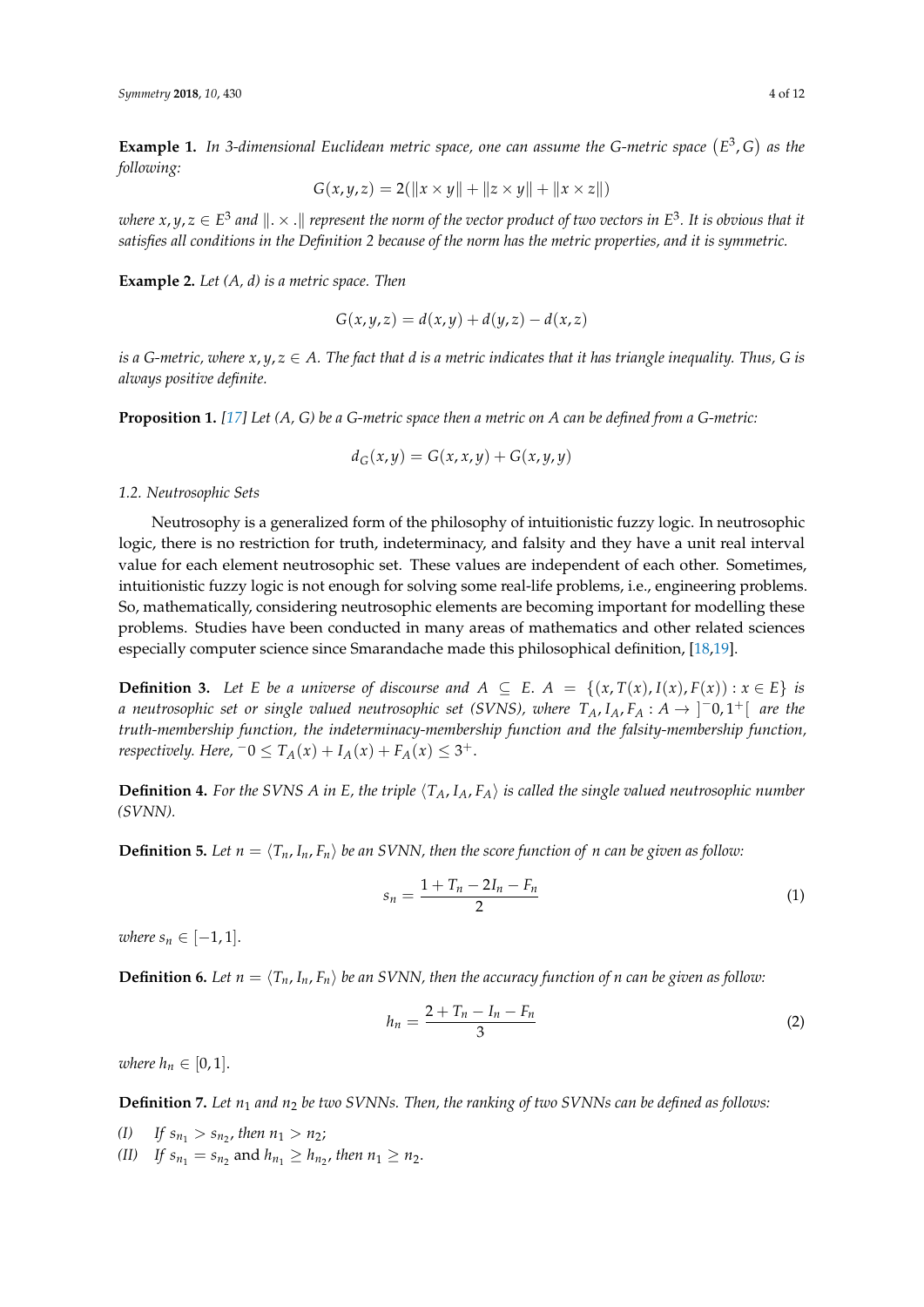## **2. Neutrosophic Valued Metric Spaces**

The distance is measured via some operators which are defined in some non-empty sets. In general, operators in metric spaces have zero values, depending on the set and value.

#### *2.1. Operators*

**Definition 8.** [\[20,](#page-11-12)[21\]](#page-11-13), Let A be non-empty SVNS and  $x = \langle T_x, I_x, F_x \rangle$ ,  $y = \langle T_y, I_y, F_y \rangle$  be two SVNNs. *The operations that addition, multiplication, multiplication with scalar*  $α ∈ ℝ<sup>+</sup>$ *, and exponential of SVNNs are defined as follows, respectively:*

$$
x \oplus y = \langle T_x + T_y - T_x T_y, I_x I_y, F_x F_y \rangle
$$
  
\n
$$
x \odot y = \langle T_x T_y, I_x + I_y - I_x I_y, F_x + F_y - F_x F_y \rangle
$$
  
\n
$$
\alpha x = \langle 1 - (1 - T_x)^{\alpha}, I_x^{\alpha}, F_x^{\alpha} \rangle
$$
  
\n
$$
x^{\alpha} = \langle T_x^{\alpha}, 1 - (1 - I_x)^{\alpha}, 1 - (1 - F_x)^{\alpha} \rangle
$$

From this definition, we have the following theorems as a result:

**Theorem 1.** Let  $x = \langle T_x, I_x, F_x \rangle$  be an SVNN. The neutral element of the additive operator of the set A is  $0_A = (0, 1, 1).$ 

**Proof.** Let  $x = \langle T_x, I_x, F_x \rangle$  and  $0_A = \langle T_0, I_0, F_0 \rangle$  are two SVNN and using Definition 8 we have

$$
x \oplus 0_A = \langle T_x + T_0 - T_x T_0, I_x I_0, F_x F_0 \rangle = \langle T_x, I_x, F_x \rangle
$$
  
\n
$$
\Rightarrow \langle T_0, I_0, F_0 \rangle = \langle 0, 1, 1 \rangle = 0_A
$$

(There is no need to show left-hand side because the operator is commutative in every component).  $\Box$ 

To compare the neutrosophic values based on a neutral element, we shall calculate the score and accuracy functions of a neutral element  $0_A = (0, 1, 1)$ , respectively:

$$
s_0 = \frac{1 + T_0 - 2I_0 - F_0}{2} = -1
$$
 and  $h_0 = \frac{2 + T_0 - I_0 - F_0}{3} = 0$ 

**Theorem 2.** Let  $x = \langle T_x, I_x, F_x \rangle$  be an SVNN. The neutral element of the multiplication operator of the A is  $1_A = \langle 1, 0, 0 \rangle$ .

**Proof.** Let  $x = \langle T_x, I_x, F_x \rangle$  and  $1_A = \langle T_1, I_1, F_1 \rangle$  are two SVNN and using Definition 8 we have

$$
x \odot 1_A = \langle T_x T_1, I_x + I_1 - I_x I_1, F_x + F_1 - F_x F_1 \rangle = \langle T_x, I_x, F_x \rangle
$$
  
\n
$$
\Rightarrow \langle T_1, I_1, F_1 \rangle = \langle 1, 0, 0 \rangle = 1_A
$$

In addition, score and accuracy functions of the neutral element  $1_A = \langle 1, 0, 0 \rangle$  are  $s_1$  $\frac{1+T_1-2I_1-F_1}{2}$  = 1 and  $h_1 = \frac{2+T_1-I_1-F_1}{3}$  = 1, respectively. □

## *2.2. Neutrosophic Valued Metric Spaces*

In this section, we consider the metric and generalized metric spaces in the neutrosophic meaning.

**Definition 9.** *Ordering in the Definition 6 gives an order relation for elements of the conglomerate SVNN. Suppose that the mapping*  $d : X \times X \rightarrow A$ *, where X and A are SVNS, satisfies:*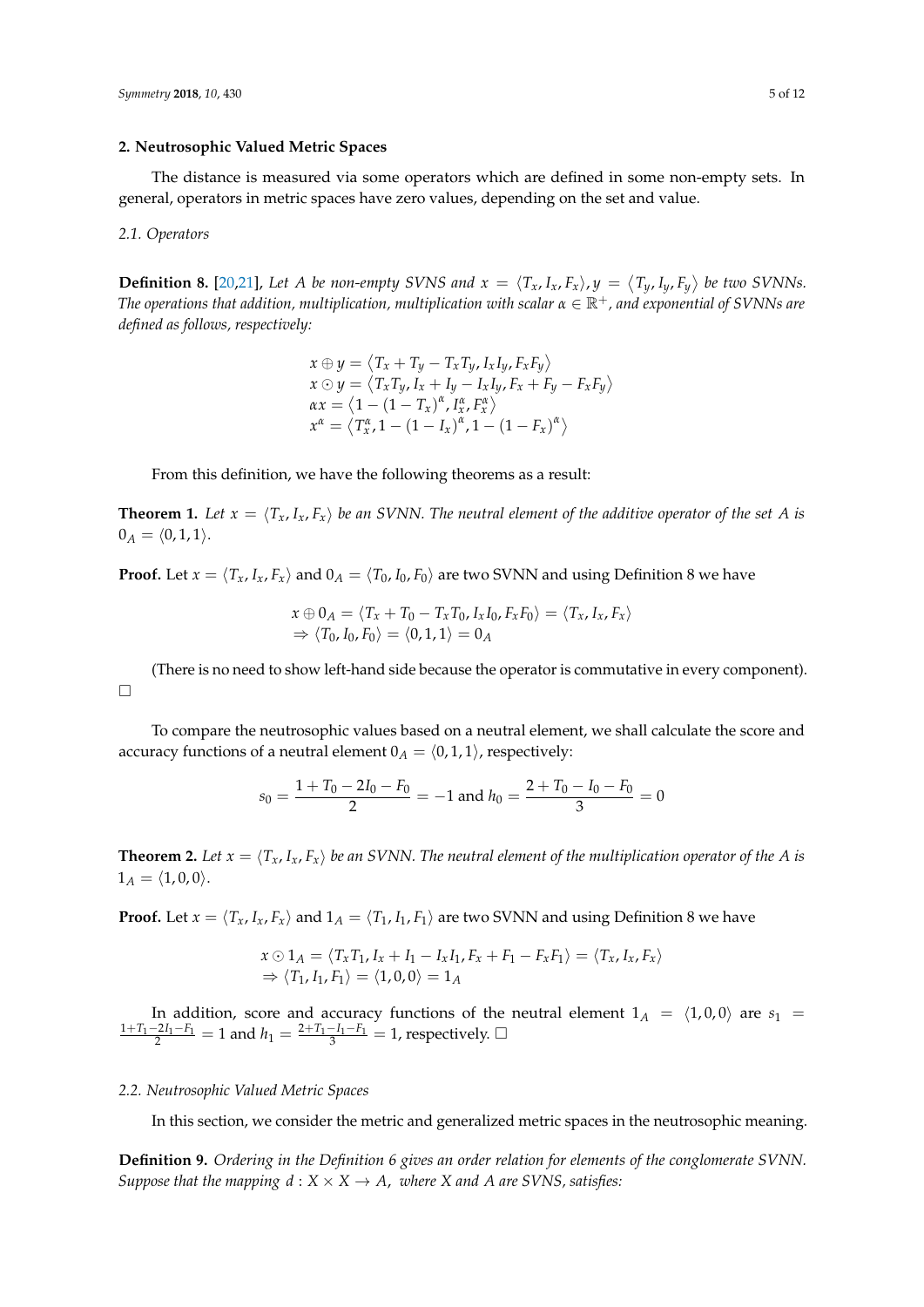*(I)*  $0_A \le d(x, y)$  *and*  $d(x, y) = 0_A \Leftrightarrow s_x = s_y$  and  $h_x = h_y$  for all  $x, y \in X$ .

(*II)*  $d(x, y) = d(y, x)$  *for all*  $x, y \in X$ .

Then *d* is called a neutrosophic valued metric on *X*, and the pair  $(X, d)$  is called neutrosophic valued metric space. Here, the third condition (triangular inequality) of the metric spaces is not suitable for SVNS because the addition is not ordinary addition.

**Theorem 3.** *Let* (*X*, *d*) *be a neutrosophic valued metric space. Then, there are relationships among truth, indeterminacy and falsity values:*

- (I)  $0 < T(x,y) 2I(x,y) F(x,y) + 3$  and if  $s_o = s_d$  then  $0 < T(x,y) I(x,y) F(x,y) + 2$ .
- (*II) If*  $d(x, y) = 0$ <sup>*A*</sup>  $\Leftrightarrow T(x, y) = 0$ ,  $I(x, y) = F(x, y) = 1$ .
- (III)  $T(x,y) = T(y,x)$ ,  $I(x,y) = I(y,x)$ ,  $F(x,y) = F(y,x)$  so, each distance function must be symmetric.

*where T*(., .)*, I*(., .) *and F*(., .) *are distances within themselves of the truth, indeterminacy and falsity functions, respectively.*

### **Proof.**

(1)  
\n
$$
0_A < d(x, y) \quad \Leftrightarrow \langle 0, 1, 1 \rangle < \langle T(x, y), I(x, y), F(x, y) \rangle
$$
\n
$$
\Leftrightarrow s_0 < s_A \Leftrightarrow -1 < \frac{1 + T(x, y) - 2I(x, y)}{1 + T(x, y) - 2I(x, y)}
$$

$$
\begin{array}{ll}\n\text{(I)} & \Leftrightarrow s_0 < s_d \Leftrightarrow -1 < \frac{1 + T(x,y) - 2I(x,y) - F(x,y)}{2} \\
& \Leftrightarrow 0 < T(x,y) - 2I(x,y) - F(x,y) + 3 \\
\text{(II)} & d(x,y) = d(y,x) & \Leftrightarrow \langle T(x,y), I(x,y), F(x,y) \rangle = \langle T(y,x), I(y,x), F(y,x) \rangle \\
& \Leftrightarrow T(x,y) = T(y,x), I(x,y) = I(y,x), F(x,y) = F(y,x)\n\end{array}
$$

**Example 3.** Let A be non-empty SVNS and  $x = \langle T_x, I_x, F_x \rangle$ ,  $y = \langle T_y, I_y, F_y \rangle$  be two SVNNs. If we define the *metric*  $d: X \times X \rightarrow A$ , *as:* 

$$
d(x,y) = \langle T(x,y), I(x,y), F(x,y) \rangle = \langle |T_x - T_y|, 1 - |I_x - I_y|, 1 - |F_x - F_y| \rangle
$$

*then*

- $\begin{array}{lll} (I) & 0 < |T_x T_y| 2(1 |I_x I_y|) (1 |F_x F_y|) + 3 \end{array}$  $\Rightarrow$  0 <  $|T_x - T_y| + 2|I_x - I_y| + |F_x - F_y|$ *Then it satisfies the first condition*.
- *(II) Since the properties of the absolute value function, this condition is obvious*. *So,* (*X*, *d*) *is a neutrosophic-valued metric space*.

## **3. Neutrosophic Valued** *G***-Metric Spaces**

**Definition 10.** Let X and A be a non-empty SVNS. A function  $G: X \times X \times X \to A$  is called neutrosophic *valued G*-*metric if it satisfies the following properties:*

- (1)  $G(x, y, z) = 0$ <sup>*A*</sup> *if and only if*  $x = y = z$ ,
- $(2)$  *G*(*x*, *x*, *y*)  $\neq$  0<sub>*A*</sub> *whenever x*  $\neq$  *y*,
- *(3)*  $G(x, x, y) \le G(x, y, z)$  *for any*  $x, y, z \in X$ *, with*  $z \neq y$ *,*
- (4)  $G(x, y, z) = G(x, z, y) = \dots$  (symmetric for all elements).

The pair (*X, G*) is called a neutrosophic valued *G*-metric space.

**Theorem 4.** *Let (X, G) be a neutrosophic valued G-metric space then, it satisfies followings:*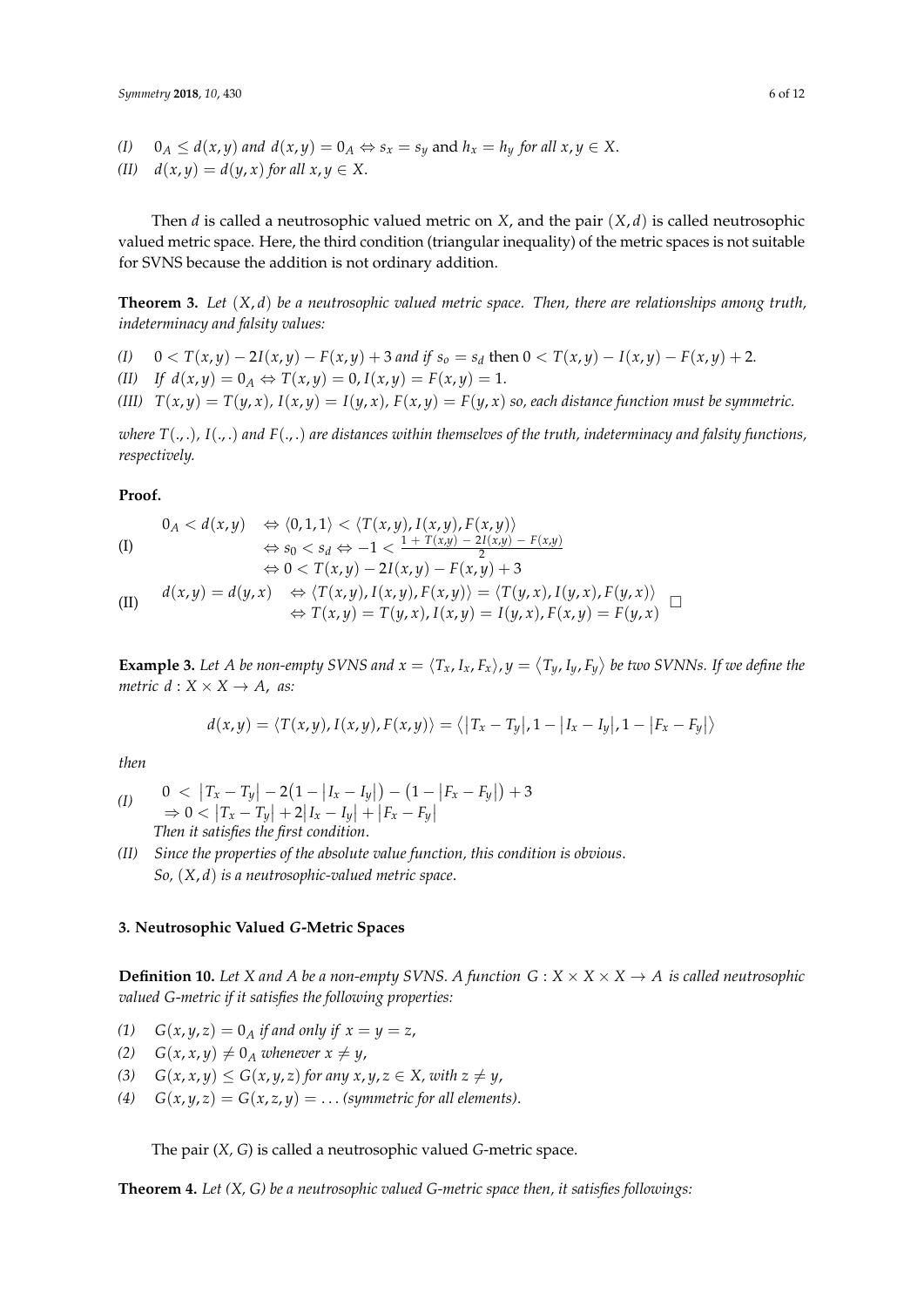- (1)  $T(x, x, x) = 0, I(x, x, x) = F(x, x, x) = 1.$
- *(2) Assume*  $x \neq y$ , *then*  $T(x, y, z) \neq 0$ ,  $I(x, y, z) \neq 1$ ,  $F(x, y, z) \neq 1$ .
- (3)  $0 < T(x,y,z) T(x,x,y) + 2(I(x,x,y) I(x,y,z)) + F(x,x,y) F(x,y,z)$
- (4)  $T(x, y, z)$ ,  $I(x, y, z)$  and  $F(x, y, z)$  *are symmetric for all elements.*

*where T*(., ., .)*, I*(., ., .) *and F*(., ., .) *are G-distance functions of truth, indeterminacy and falsity values of the element of the set, respectively.*

Proofs are made in a similar way to neutrosophic valued metric spaces.

**Example 4.** *Let X be non-empty SVNS and the G-distance function defined by:*

$$
G(x,y,z)=\frac{1}{3}(d(x,y)\oplus d(x,z)\oplus d(y,z))
$$

*where d*(., .) *is a neutrosophic valued metric. The pair (X, G) is obviously a neutrosophic valued G-metric space because of d*(., .)*. Further, it has commutative properties.*

## <span id="page-6-0"></span>**4. Relative Weighted Neutrosophic Valued Distances and Cohesion Measures**

The relative distance measure is a method used for clustering of data sets, []. We define the relative weighted distance, which is a more sensitive method for big data sets.

Let  $x_i = \langle T_{x_i}, F_{x_i}, I_{x_i} \rangle \in A$ (non-empty SVNS),  $i = 0 \dots n$  be SVNNs. Then neutrosophic weighted average operator of these SVNNs is defined as:

$$
M_a(A) = \sum_{i=1}^n \chi_i x_i = \left\langle 1 - \prod_{i=1}^n (1 - T_{x_i})^{\chi_i}, \prod_{i=1}^n (I_{x_i})^{\chi_i}, \prod_{i=1}^n (F_{x_i})^{\chi_i} \right\rangle
$$

 $M_a(A) = \sum_{i=1} \chi_i x_i = \left\langle 1 - \prod_{i=1} (1 - T_{x_i})^{\lambda_i} \right\rangle_{i=1} \prod_{i=1} (T_{x_i})^{\lambda_i} \left\rangle_{i=1}$ <br>where  $\chi_i$  is weighted for the *i* th data. For a given a neutrosophic data set  $W = \{w_1, w_2, w_3, \dots, w_n\}$ where  $\chi_i$  is weighted for the *i* th data. For a given a neutrosophic data set  $W = \{w_1, w_2, w_3, \ldots, w_n\}$  and a neutrosophic valued distance for choosing another reference neutrosophic data and compute the relative neutrosophic valued distance as the<br>average of the difference of distances for all the poutrosophic data  $\mathbf{z}_k \in M$ average of the difference of distances for all the neutrosophic data  $w_i \in W$ . W. phic valued distance for choosing<br>utrosophic valued distance as the<br> $w_i \in W$ .

**Definition 11.** The relative neutrosophic valued distance from a neutrosophic data  $w_i$  to another neutrosophic<br>data  $w_j$  is defined as follows:<br> $RD(w_i || w_j) = \frac{1}{n} \sum_{w_k \in W} (d(w_i, w_j) \rightarrow d(w_i, w_k))$ *data*  $w_j$  *is defined as follows: differentially is defined as follows.* 

$$
w_j
$$
 is defined as follows:  
\n
$$
RD(w_i||w_j) = \frac{1}{n} \sum_{w_k \in W} (d(w_i, w_j) \div d(w_i, w_k))
$$

 $\mu$  and  $\mu$ ,  $\mu$ ,  $\mu$  but the strip of interesting the negative, we can define the expression  $u(w_i, w_j) = u(w_i, w_k)$ <br>as the distance between these two neutrosophic-valued metrics. Furthermore, the distance of metrics is ag *neutrosophic-valued here so, a related n Reflective, the curres of SVINNs cannot be negative, we call these two neutrosophic-valued metrics. I*<br> *Rodued here so, a related neutrosophic-valued distant*<br>  $P(w_i, w_k) = \langle T(w_i, w_j), I(w_i, w_j), F(w_i, w_j) \rangle \rightarrow \langle T(w_i, w_k), I(w_i, w_k) \rangle = \langle 1$ Here, since T, I, F values of SVNNs cannot be negative, we can define the expression  $d(w_i, w_j)$  $\hat{d} = \frac{1}{n} \sum_{w_k \in W} \left( d(w_i, w_j) \! \triangleleft d(w_i, w_k) \right)$ <br>*innot be negative, we can define the expression d*( $w_i, w_j$ <br>*pphic-valued metrics. Furthermore, the distance of metrics*.  $\mathbf{s}$ .  $) \circ d(w_i, w_k)$ <br>rics is again  $(w_i, w_k)$ <br>s again define the expression  $d(w_i, w_j) \rightarrow d(w_i, w_k)$ <br>rthermore, the distance of metrics is again<br>can be defined as:  $(w_k)$ <br>*in k ii k*  $(w_k)$ Here, since T, I, F values of SVNNs cannot be negative, we can define the expression  $d(w_i, w_j) \rightarrow d(w_i, w_k)$  as the distance between these two neutrosophic-valued metrics. Furthermore, the distance of metrics is again neutroso  $I(w_i, w_k)$ <br>*is again*  $w_{w_k} \in W$ <br> **a** annot be negative, we can define the expression  $d(w_i, w_j) \rightarrow d(w_i, w_k)$ <br>
phic-valued metrics. Furthermore, the distance of metrics is again<br>
rosophic-valued distance can be defined as: *neutrosophic-valued here so, a related neutrosophic-valued distance can be defined as: distance of metrics is again neutrosophic-valued here so, a related neutrosophic-valued distance can be defined as: as the distinneutrosoph*<br>*d*( $w_i$ ,  $w_j$ ) between these two nearly<br>alued here so, a related<br> $w_i, w_k$  =  $\langle T(w_i, w_j), I(w_i, w_j) \rangle$ as the distance between these two neutrosophic-value<br>neutrosophic-valued here so, a related neutrosophic-va<br> $d(w_i, w_j) \rightarrow d(w_i, w_k) = \langle T(w_i, w_j), I(w_i, w_j), F(w_i, w_j) \rangle \rightarrow \langle T(w_i, w_j) - T(w_i, w_k) - T(\rangle)$ *distance between these two neutrosophic-valued metrics. Furthermor*<br> *ophic-valued here so, a related neutrosophic-valued distance can be de*<br>  $(a_i, w_j) \rightarrow d(w_i, w_k) = \langle T(w_i, w_j), I(w_i, w_j), F(w_i, w_j) \rangle \rightarrow \langle T(w_i, w_k), I(w_i, w_k), F(w_i, w_k) \rangle$ <br>  $= \langle$ ese two neutrosophic-valued metrics. Furthermore, the distance of<br>  $o, a$  related neutrosophic-valued distance can be defined as:<br>  $(a_i, w_j), I(w_i, w_j), F(w_i, w_j) \rightarrow \langle T(w_i, w_k), I(w_i, w_k), F(w_i, w_k) \rangle$ <br>  $- \left| T(w_i, w_j) - (T(w_i, w_k) - 1)^2 \right|, 1 - \left| I(w_i,$ 

neutrosophic-valued here so, a related neutrosophic-valued distance can be defined as:  
\n
$$
d(w_i, w_j) \rightarrow d(w_i, w_k) = \langle T(w_i, w_j), I(w_i, w_j), F(w_i, w_k), I(w_i, w_k), F(w_i, w_k) \rangle
$$
\n
$$
= \langle 1 - \left| T(w_i, w_j) - (T(w_i, w_k) - 1)^2 \right|, 1 - \left| I(w_i, w_j) - I(w_i, w_k)^2 \right|, 1 - \left| F(w_i, w_j) - F(w_i, w_k)^2 \right| \rangle
$$
\n(3)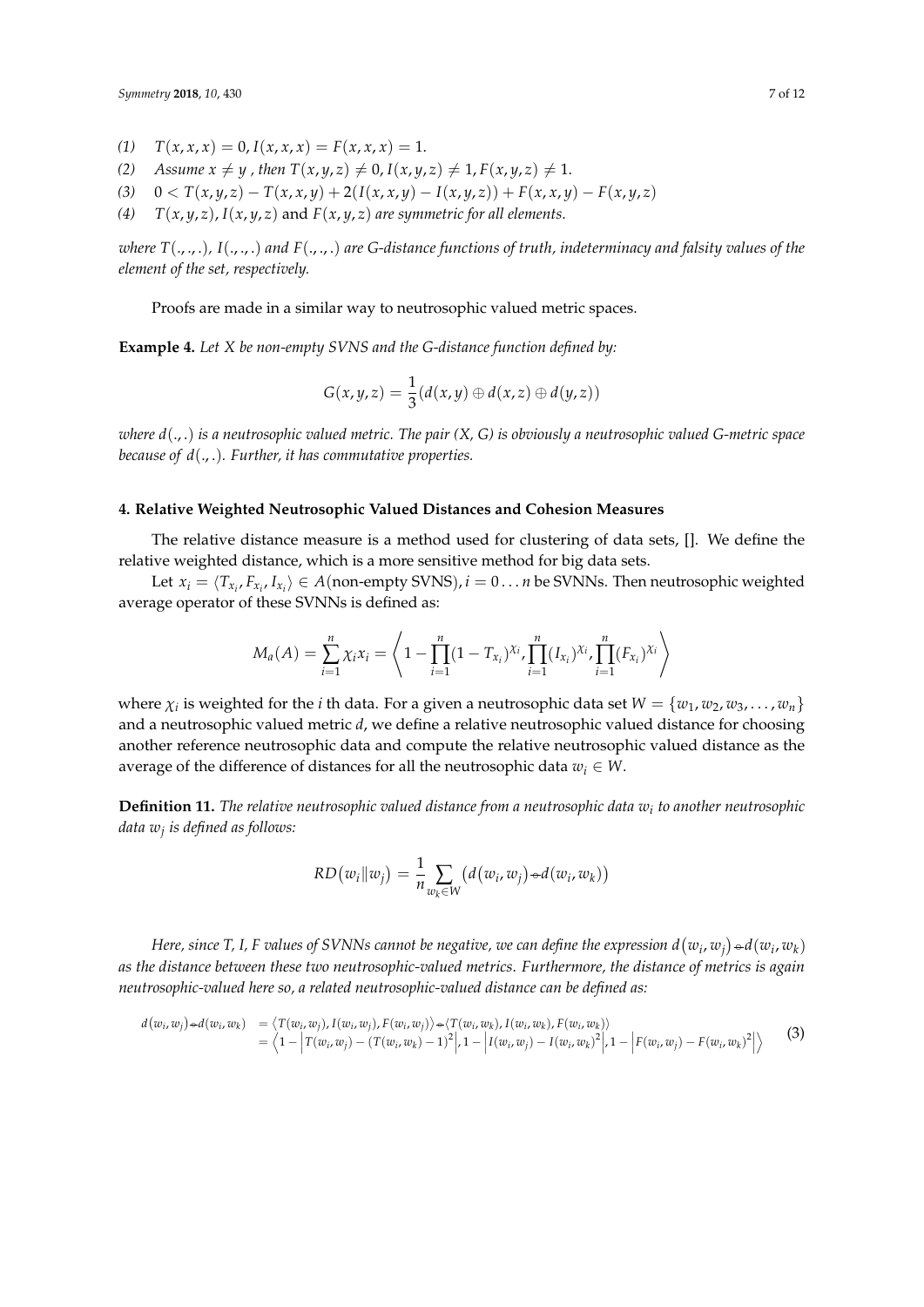and the state of the state of the state of the state of the state of the state of the state of the state of the<br>State of the state of the state of the state of the state of the state of the state of the state of the state

*The difference operator d w <i>d difference* operators *abbreviations* for *saving space*  $\div$  generally is not a neutrosophic-valued metric (or  $\circ$ . .<br>.<br>merally is not a neutrosoph  $10,430$ <br>The difference operator  $\leftrightarrow$  generally is not a neutrosophic-valued metric (or<br>abbreviations for saving space.<br> $RD(w_i||w_i) = \frac{1}{n} \sum_i (d(w_i, w_i) \div d(w_i, w_k))$ *ihe difference operator*  $\triangleleft$  *generally is not a neutrosophic-valued metric (or iations for saving space.*<br>*iations for saving space.*<br> $\begin{pmatrix} a_{111} & a_{122} \\ a_{212} & a_{222} \end{pmatrix}$   $\begin{pmatrix} d_{112} & a_{222} \\ a_{212} & a_{222} \end{pmatrix}$ *Therefore is not a neutrosop Symmetry* 2018, 10, 430<br>
The difference operator  $\leftrightarrow$  generally is not a neutrosophic-valued metric (or G-metriabbreviations for saving space.<br>  $RD(w_i||w_i) = \frac{1}{n} \sum_i (d(w_i, w_i) \leftrightarrow d(w_i, w_k))$ *generally is not a neutrosophic-valued metric (or G-metric). We used some* The difference operator  $\triangle$  generally is not a neutrosophic-valued metric (or G-metric). We used some abbreviations for saving space. *difference operator*  $\div$  *generally is not a neul*<br>*ions for saving space.* ence<br>r sat *Symmetry* **2018**, *10*, x FOR PEER REVIEW 8 of 12

The difference operator - generally is not a neutrosophic-valued metric (or G-metric). We used some  
\nabbreviations for saving space.  
\n
$$
RD(w_i||w_j) = \frac{1}{n} \sum_{w_k \in W} (d(w_i, w_j) + d(w_i, w_k))
$$
  
\n $= d(w_i, w_j) \in \frac{1}{n} \sum_{w_k \in W} (d(w_i, w_k))$   
\n $= \langle T(w_i, w_j), I(w_i, w_j), F(w_i, w_j) \rangle + \frac{1}{n} (d(w_i, w_1) \oplus d(w_i, w_2) \oplus ... \oplus d(w_i, w_n))$   
\n $= \langle T(w_i, w_j), I(w_i, w_j), F(w_i, w_j) \rangle$   
\n $\Leftrightarrow \frac{1}{n} [\langle T(w_i, w_1), I(w_i, w_1), F(w_i, w_1) \rangle \oplus ... \oplus \langle T(w_i, w_1), I(w_i, w_1), F(w_i, w_1) \rangle$   
\n $= \langle T(w_i, w_j), I(w_i, w_k) - \prod_{k \in W} T(w_i, w_k), \prod_{k \in W} I(w_i, w_k), \prod_{k \in W} F(w_i, w_k) \rangle$   
\n $= \langle T(w_i, w_j), I(w_i, w_k) - \prod_{k \in W} T(w_i, w_k), \prod_{k \in W} I(w_i, w_k) \rangle$   
\n $= \langle T(w_i, w_j), I(w_i, w_k) + \prod_{k \in W} T(w_i, w_k) \rangle$   
\n $= \langle T_1, I_1, F_1 \rangle + \langle T_2, I_2, F_2 \rangle$   
\n $= \langle T_1, I_1, F_1 \rangle + \langle T_2, I_2, F_2 \rangle$   
\n $= \langle 1 - |T_1 - (T_2 - 1)^2|, 1 - |I_1 - I_2^2|, 1 - |F_1 - F_2^2| \rangle$   
\nwhere  $T_1, I_1, F_1$  and  $T_2, I_2, F_2$  are the first, second, and third elements of SVM in the previous equation,  
\nrespectively.  
\nDefinition 12. The relative weighted neutrosplic valued distance from a neutrosplic data  $w_i$  to another  
\nneutrosplic data  $w_j$  is defined as follows:  
\n $RD_x(w_i||w_i) = \sum_{k$ 

*ire*  $T_1$ ,  $I_1$ ,  $F_1$  and  $T_2$ ,  $I_2$ ,  $F_2$  and *i j ectively.* 1 *k* 1 *respectively.*  $=\langle 1 - |T_1 - (T_2 - 1)^2 |$ ,  $1 - |I_1 - I_2^2|$ ,  $1 - |F_1 - F_2^2|$ )<br> *T*<sub>1</sub>, *I*<sub>1</sub>, *F*<sub>1</sub> and *T*<sub>2</sub>, *I*<sub>2</sub>, *F*<sub>2</sub> are the first, second, and third elements of SVNN in the previsely.<br> **The relative weighted neutrosophic valued**  $=\langle 1 - |T_1 - (T_2 - 1)^2 |$ ,  $1 - |I_1 - I_2^2|$ ,  $1 - |F_1 - F_2^2|$ )<br>  $I_1$ ,  $F_1$  and  $T_2$ ,  $I_2$ ,  $F_2$  are the first, second, and third elements of SVNN in the previous equation,<br>  $I_3$ .<br> **n 12.** The relative weighted neutrosoph  $rac{1}{2}$ *i*<sub>2</sub>, *F*<sub>2</sub> are the first, second, and<br>*re maishted neutrosomhic reli <u>*  $\frac{1}{2}$ </u>  $\omega$  *i* there  $T_1$ ,  $I_2$ ,  $F_3$ ,  $\alpha$  $\overline{C}$   $\overline{C}$   $\overline{C}$   $\overline{C}$   $\overline{C}$   $\overline{C}$   $\overline{C}$   $\overline{C}$   $\overline{C}$   $\overline{C}$   $\overline{C}$   $\overline{C}$   $\overline{C}$   $\overline{C}$   $\overline{C}$   $\overline{C}$   $\overline{C}$   $\overline{C}$   $\overline{C}$   $\overline{C}$   $\overline{C}$   $\overline{C}$   $\overline{C}$   $\overline{C}$   $\overline{$ *There*  $T_1$ ,  $I_1$ ,  $F_1$  and respectively.<br>**Definition 12.** The mentrosonhic data we *where*  $T_1$ ,  $I_1$ ,  $F_1$ <br>*respectively.*<br>**Definition 12.** *The difference operator generally is not a neutrosophic-valued metric (or G-metric). We used some*  I<sub>2</sub>, F<sub>2</sub> are the first, second, and third element are th

 $\mathsf{L}$ where  $T_1$ ,  $I_1$ ,  $F_1$  and  $T_2$ ,  $I_2$ ,  $F_2$  are the first, second, and third elements of<br>respectively.<br>**Definition 12.** The relative weighted neutrosophic valued distance from a<br>neutrosophic data  $w_j$  is defined as tere  $T_1$ ,  $I_1$ ,  $F_1$  and  $T_2$ ,  $I_2$ ,  $F_2$  are the first, second, and third elements of SVNN in the previct<br>pectively.<br>**efinition 12.** The relative weighted neutrosophic valued distance from a neutrosophic data univ  $= \langle 1 - |T_1 - (T_2 - 1)^2 |, 1 - |I_1 - I_2^2 |, 1 - |F_1 - F_2^2 | \rangle$ <br>
where  $T_1$ ,  $I_1$ ,  $F_1$  and  $T_2$ ,  $I_2$ ,  $F_2$  are the first, second, and third elements of SVNN in the previor<br> **12.** The relative weighted neutrosophic valued ,  $I_1$ ,  $F_1$  and  $T_2$ ,  $I_2$ ,  $F_2$  are the first, second, and third elements of SVNN in the p<br>ely.<br>**on 12.** The relative weighted neutrosophic valued distance from a neutrosophic d<br>ohic data  $w_j$  is defined as follows **12.** The relative weighted neu<br>: data w<sub>j</sub> is defined as follows: *T*<sub>1</sub>, *I*<sub>1</sub>, *F*<sub>1</sub> and *T*<sub>2</sub>, *I*<sub>2</sub>, *F*<sub>2</sub> are the firm<br>*ively.*<br>**tion 12.** The relative weighted net<br>sophic data  $w_j$  is defined as follows: **Definition 12.** The relative weighted neutrosophic valued distance from a neutrosoph<br>neutrosophic data w<sub>j</sub> is defined as follows:  $\mathbf{L}$  $T_1$ ,  $I_1$ ,  $F_1$  and  $T_2$ ,  $I_2$ ,  $F_2$  are the first, second, and third elements of SVNN in the ively.<br>ition 12. The relative weighted neutrosophic valued distance from a neutrosophic<br>sophic data  $w_j$  is defined as f **Definition 12.** *The relative weig*<br>*neutrosophic data*  $w_j$  *is defined as RD<sub>X</sub>*( $w_i || w_j$ ) =  $\sum_{w_k \in W} \chi_u$ here T<sub>1</sub>, I<sub>1</sub>, F<sub>1</sub> and T<sub>2</sub>, I<sub>2</sub>, F<sub>2</sub> are the first, second, and third elements of SVNN in the previous equation, spectively.<br>spectively.<br>**efinition 12.** The relative weighted neutrosophic valued distance from a neut **EXECUTE:** The relative detymed neutrosophic valued assumed from a neutrosophic data  $w_i$  to another<br>  $RD_{\chi}(w_i||w_j) = \sum_{\chi} \chi_w(d(w_i, w_j) \rightarrow d(w_i, w_k))$ ( , ), ( , ), ( , ) ... ( , ), ( , ), ( , ) *T w w I w w F w w T w w I w w F w w i j i j i j*  1 2 , , ... , *i i i n d w w d w w d w w n k i k* follows:<br>follows:<br> $\omega_a(d(w_i, w_j) \rightarrow d(w_i, w_k))$ respectively.<br> **Definition 12.** The r<br>
neutrosophic data  $w_j$  if<br>  $RD_{\chi}(w_i || w_j) =$ **Definition 12.** The<br> *neutrosophic data*  $w_j$ <br>  $RD_x(w_i||w_i) =$ *The respectively.*<br> **Definition 12.** The neutrosophic data w<br>  $RD_{\chi}(w_i||w_i)$ respectively.<br> **Definition 12.** The r<br>
neutrosophic data  $w_j$  i<br>  $RD_{\chi}(w_i || w_j)$  = *The respectively.*<br> **Definition 12.** The neutrosophic data w<br>  $RD_{\chi}(w_i||w_j)$  = *respectively.*<br> **Definition 12.** *The relative weighted neutrosophic valued distance from a neutro-<br>
neutrosophic data w<sub>j</sub> is defined as follows:<br>*  $RD_{\chi}(w_i||w_j) = \sum_{\chi} \chi_w(d(w_i, w_j) \rightarrow d(w_i, w_k))$  $\mathbf{Delta}$ *ruh*<br>*res*<br>**De**<br>*new* **Definition 12.** *The T*<sub>1</sub>, *I*<sub>1</sub>, *F*<sub>1</sub><br>*ively.*<br>**ifion 12.** *i*<br>*sophic data abbreviations for saving space.* respectively.<br> **Definition 12.**<br> *RD<sub>x</sub>* ( $w_i || w_j$ ) ive w<br>fined<br><sub>S</sub> *d w w*  $\frac{1}{2}$ **Definition 12.** The relative weighted neutrosophic valued distance from a neutrosophic data  $w_i$  to another and the run is defined as follows: *d w w i j* , *d w w i k* , *as the distance between these two neutrosophic-valued metrics. Furthermore, the*   $\overline{\phantom{a}}$ respectively.<br>**Definition 12.** The relative weighted neutrosophic valued distance from a neutrosophic data<br>neutrosophic data w<sub>i</sub> is defined as follows:

where T<sub>1</sub>, I<sub>1</sub>, F<sub>1</sub> and T<sub>2</sub>, I<sub>2</sub>, F<sub>2</sub> are the first, second, and third elements of SVM in the previous equation,  
respectively.  
\n**Definition 12.** The relative weighted neutrosphic valued distance from a neutrosphic data 
$$
w_i
$$
 to another  
neutrospilic data  $w_j$  is defined as follows:  
\n
$$
RD_X(w_i||w_j) = \sum_{\substack{w_i \in W \\ w_j \neq i, j \neq k, j \neq k}} \chi_w(d(w_i, w_j) \neq d(w_i, w_k))
$$
\n
$$
= \chi_{ij}d(w_i, w_j) + \sum_{\substack{w_i \in W \\ v_j \neq j, k, j \neq k, j \neq k, j \neq k, j \neq k, j \neq k, j \neq k, j \neq k, j \neq k, j \neq k, j \neq k, j \neq k, j \neq k, j \neq k, j \neq k, j \neq k, j \neq k, j \neq k, j \neq k, j \neq k, j \neq k, j \neq k, j \neq k, j \neq k, j \neq k, j \neq k, j \neq k, j \neq k, j \neq k, j \neq k, j \neq k, j \neq k, j \neq k, j \neq k, j \neq k, j \neq k, j \neq k, j \neq k, j \neq k, j \neq k, j \neq k, j \neq k, j \neq k, j \neq k, j \neq k, j \neq k, j \neq k, j \neq k, j \neq k, j \neq k, j \neq k, j \neq k, j \neq k, j \neq k, j \neq k, j \neq k, j \neq k, j \neq k, j \neq k, j \neq k, j \neq k, j \neq k, j \neq k, j \neq k, j \neq k, j \neq k, j \neq k, j \neq k, j \neq k, j \neq k, j \neq k, j \neq k, j \neq k, j \neq k, j \neq k, j \neq k, j \neq k, j \neq k, j \neq k, j \neq k, j \neq k, j \neq k, j \neq k, j \neq k, j \neq k, j \neq k, j \neq k, j \ne
$$

*if*  $I_{ik} - I - I$  $\nu$ *where*  $I_{ik} = I - (I - I(w_i, w_k))^{\lambda_{ik}}$ ,  $I_{ik} = I(w_i, w_k)^{\lambda_{ik}}$ ,  $F_{ik} = F(w_i, w_k)^{\lambda_{ik}}$ .  $\sum_{i=1}^{\infty} \widetilde{T}_{ik} = 1 - (1 - T(w_i, w_k))^{Xik}$ where  $\widetilde{T}_{ik} = 1 - (1 - T(w_i, w_k))^{\chi_{ik}}$ iere  $\stackrel{\sim}{T}_{ik}$  : where  $\widetilde{T}_{ik} = 1 - (1 - T)^{i}$ *ohere*  $\stackrel{\sim}{T}_{ik}$ where  $\widetilde{T}_{ik} = 1 - (1 - T(w_i, w_k))^{\chi_{ik}}$ ,  $\widetilde{T}_{ik} = I(w_i, w_k)$ 1/ 1/ where  $\widetilde{T}_{ik} = 1 - (1 - T(w_i, w_k))^{\chi_{ik}}$ ,  $\widetilde{I}_{ik} = I(w_i, w_k)^{\chi_{ik}}$ ,  $\widetilde{F}_{ik} = F(w_i, w_k)$ *n n*  $\sqrt{2 + \sum_{i=1}^{n} (1 - \sum_{i=1}^{n} (w_i, w_k))}$ <sup>Xik</sup>  $T_{ik} = 1 - (1 - T(w_i, w_k))^{\lambda_{ik}}$ ,  $T_{ik} = I(w_i, w_k)^{\lambda_{ik}}$ ,  $F_{ik} = I$  $1 - (1 - T(w_i, w_k))^{\chi_{ik}}, \ \widetilde{I}_{ik} = I(w_i, w_k)^{\chi_{ik}}, \ \widetilde{F}_{ik} = F(w_i, w_k)^{\chi_{ik}}.$ where  $\tilde{T}_{ik} = 1 - (1 - T(w_i, w_k))^{\chi_{ik}}$ ,  $\tilde{T}_{ik} = I(w_i, w_k)^{\chi_{ik}}$ ,  $\tilde{F}_{ik} = F(w_i, w_k)^{\chi_{ik}}$ .  $-(1 - T(w_i, w_k))^{\chi_{ik}}$ ,  $\widetilde{I}_{ik} = I(w_i, w_k)$  $(1 - T(w_i, w_k))^{\lambda_{ik}}$ ,  $I_{ik} = I(w_i, w_k)^{\lambda_{ik}}$ ,  $F_{ik} = F(w_i, w_k)^{\lambda_{ik}}$ .  $\sum_{i,k}$  = 1 - (1 - *T*(*w*<sub>*i*</sub>, *w*<sub>*k*</sub>))<sup>*X*<sub>*ik*</sub></sup>,  $\sum_{i}$  *i*<sub>*k*</sub> = *i*  $(T_{ik} = 1 - (1 - T(w_i, w_k))^{\chi_{ik}}$ ,  $T_{ik} = I(w_i, w_k)^{\chi_{ik}}$ ,  $\widetilde{F}_{ik} = F(w_i, w_k)^{\chi_{ik}}$ .  $= \begin{cases} 1, & \text{where } \widetilde{T}_{ik} = 1 - (1 - 7), \end{cases}$ *i j i j i j*  $=\frac{1}{T_{ik}}$  = 1 – (1 –  $rac{1}{2}$ where  $T_{ik} = 1 - (1 - T(w_i, w_k))^{\chi_{ik}}$ ,  $\bar{I}_{ik} = I(w_i, w_k)^{\chi_{ik}}$ ,  $\bar{F}_{ik} = F(w_i, w_k)^{\chi_{ik}}$ .  $(-1)^2$ ,  $1 - |I_1 - I_2|^2$ ,  $1 - |F_1 - F_2|^2$ <br>  $\widetilde{I}_{ik} = I(w_i, w_k)^{\chi_{ik}}$ ,  $\widetilde{F}_{ik} = F(w_i, w_k)^{\chi_{ik}}$  $= \langle 1 - |T_1 - (T_2 - 1)^2 |, 1 - |I_1 - I_2^2 |, 1 - |F_1 - F_2^2 | \rangle$ <br>
where  $\widetilde{T}_{ik} = 1 - (1 - T(w_i, w_k))^{\chi_{ik}}$ ,  $\widetilde{I}_{ik} = I(w_i, w_k)^{\chi_{ik}}$ ,  $\widetilde{F}_{ik} = F(w_i, w_k)^{\chi_{ik}}$ . *where*  $T_{ik} = 1 - (1 \frac{1}{k}$ ,  $\frac{1}{k}$ ,  $\frac{1}{k}$  $i = (1$  $\frac{1}{2}$  *T*  $\frac{1}{2}$   $\frac{1}{2}$   $\frac{1}{2}$   $\frac{1}{2}$   $\frac{1}{2}$   $\frac{1}{2}$   $\frac{1}{2}$   $\frac{1}{2}$   $\frac{1}{2}$   $\frac{1}{2}$   $\frac{1}{2}$   $\frac{1}{2}$   $\frac{1}{2}$   $\frac{1}{2}$   $\frac{1}{2}$   $\frac{1}{2}$   $\frac{1}{2}$   $\frac{1}{2}$   $\frac{1}{2}$   $\frac{1}{2}$   $\frac{1}{2$  $\mathcal{L}_{lk}$  ,  $\mathcal{L}(\omega_l, \omega_k)$  ,  $\mathcal{L}_{lk}$  ,  $\mathcal{L}(\omega_l, \omega_k)$  $\frac{d}{dx} \left( \alpha \frac{d}{dx} \right)$  $I(w_i, w_k)$ ,  $I_{ik} = I(w_i, w_k)$ . , *RD where where where when*  $\frac{1}{2}$  is  $\frac{1}{2}$  if  $\frac{1}{2}$  is  $\frac{1}{2}$  if  $\frac{1}{2}$  is  $\frac{1}{2}$  if  $\frac{1}{2}$  if  $\frac{1}{2}$  is  $\frac{1}{2}$  if  $\frac{1}{2}$  if  $\frac{1}{2}$  if  $\frac{1}{2}$  if  $\frac{1}{2}$  if  $\frac{1}{2}$  if  $\frac{1}{2}$  where  $\widetilde{T}_{ik} = 1 - (1 - T(w_i, w_k))^{\chi_{ik}}, \widetilde{T}_{ik} = I(w_i, w_k)^{\chi_{ik}}, \widetilde{F}_{ik} = F(w_i, w_k)^{\chi_{ik}}.$  $$  $\widetilde{I}_{ik} = I(w_i, w_k)^{\chi_{ik}}$  $\widetilde{F}_{ik} = F(w_i, w_k)^{\chi_{ik}}.$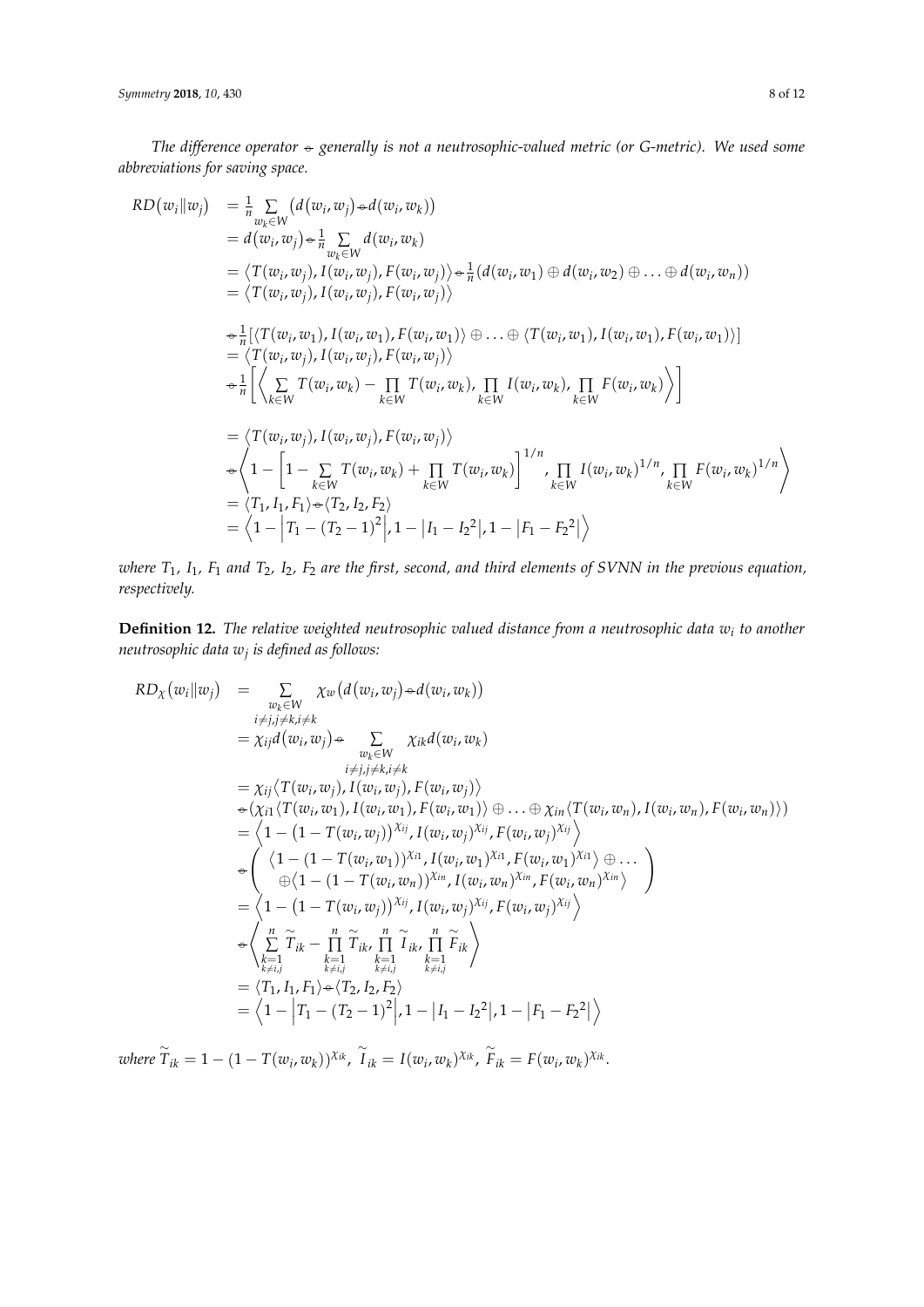**Definition 13.** The relative weighted neutrosophic valued distance (from a random neutrosophic data  $w_i$ ) to a *neutrosophic data*  $w_j$  *is defined as follows: as the distance between these two neutrosophic-valued metrics. Furthermore, the* 

neutrosophic data 
$$
w_j
$$
 is defined as follows:  
\n
$$
RD_{\chi}(w_j) = \sum_{w_i \in W} \chi_i RD_{\chi}(w_i || w_j)
$$
\n
$$
= \sum_{w_i \in W} \chi_i \left[ \sum_{w_k \in W} \chi_w(d(w_i, w_j) \rightarrow d(w_i, w_k)) \right]
$$
\n
$$
= \sum_{w_i \in W} \chi_i \left[ \sum_{w_k \in W} \chi_w(\delta(d_{ij}, d_{ik})) \right]
$$

**finition 14.** The relative weighted neutr *he relative weighted neutrosophic valued distance fro*<br> *set*  $W_2$  *is defined as follows:*<br>  $RD_\chi(W_1 || W_2) = \sum_{x \in W_1} \chi_x \sum_{y \in W_2} \chi_y R L$ **Definition 14.** *The relative weighted neutrosophic valued distance from a neutrosophic data set W*<sup>1</sup> *to another* 1 hted neutrosophic valued distance from a neutrosophic data set V<br>ed as follows: *w W*

Definition 15. (Weighted coherence between two neutrosophic data) The difference of the relative  
\nresophic and set 
$$
W_2
$$
 is defined as follows:

\n
$$
RD_X(W_1 || W_2) = \sum_{x \in W_1} \chi_x \sum_{y \in W_2} \chi_y R D_X(x || y)
$$
\nDefinition 15. (Weighted cohesion measure between two neutrosophic data) The difference of the relative  
\nresophed neutracombic replaced by  $Q$  and the relative weighted neutracombic and distance from  $Q$  to the

 $\sum_{j \in N_2}^{N_1}$ <br>easure between two neutrosophic to  $w_j$  and the relative weighted neut:<br> $\omega_i, w_j) = RD_{\chi}(w_j) \text{---} RD_{\chi}(w_i \| w_j)$ *Weighted cohesion measure between two neutrosophic data) The difference of the relative*<br> *iphic-valued distance to*  $w_j$  *and the relative weighted neutrosophic-valued distance from*  $w_i$  *to*<br>  $\rho_{\infty}(w_i, w_i) = RD_{\infty}(w_i) \$ *T w w I w w F w w* **Definition 15.** (Weighted cohesion measure between two neutrosophic data) The difference of the relative<br>weighted neutrosophic-valued distance to  $w_j$  and the relative weighted neutrosophic-valued distance from  $w_i$  to<br> $\frac{1}{2}$ Frence of the relative<br>d distance from  $w_i$  to<br>(4) measure between two neutrosophic a<br> *e* to  $w_j$  and the relative weighted neut:<br>  $(w_i, w_j) = RD_\chi(w_j) \rightarrow RD_\chi(w_i || w_j)$ <br>
valued cohesion measure between two<br>  $Z(w_i)$  then  $w_i$  and  $w_i$  are said to be a *erence of the relative*<br>*id distance from w<sub>i</sub> to*<br>(4) *difference of the relative*<br>*-valued distance from*  $w_i$  *to*<br>(4) % of the relative<br>nce from  $w_i$  to<br>(4) weighted neutrosophic-valued distance to  $w_j$  and the relative weighted neutrosophic-valued distance from  $w_i$  to  $w_j$ , i.e.,  $\rho_\chi(w_i,w_j)=RD_\chi(w_j) {\triangleleft} RD_\chi(w_i \| w_j)$  (4) *wj , i.e.,* weighted neutrosophic-valued distance to  $w_j$  and the relative weighted neutrosophic-valued distance from  $w_i$  to  $w_j$ , i.e.,<br> $\rho_X(w_i, w_j) = RD_X(w_j) \cdot R D_X(w_i || w_j)$  (4)<br>is called the weighted neutrosophic-valued cohesion measure be

$$
\rho_{\chi}(w_i, w_j) = RD_{\chi}(w_j) \oplus RD_{\chi}(w_i || w_j)
$$
\n(4)

 $\rho_X(w_i, w_j) = RD_X(w_j) \rightarrow RD_X(w_i || w_j)$  (4)<br> *hted neutrosophic-valued cohesion measure between two neutrosophic data w<sub>i</sub> and w<sub>j</sub>. If<br>
(resp.*  $\rho_X(w_i, w_i) \leq 0_W$ *) then w<sub>i</sub> and w<sub>i</sub> are said to be cohesive (resp. incohesive). So, the* **Tesp.**  $\rho_X(\omega_i, \omega_j) \leq 0$ <sub>W</sub>) then  $\omega_i$  and  $\omega_j$  are sum to be conestoe (resp. mconestoe). So, the neutrosophic distance from  $\omega_i$  and  $\omega_j$  is not larger than the relative weighted neutrosophic andom neutrosophic dat ل<br>مە cohesion measure between two neutrosophic data  $w_i$  and  $w_j$ . If<br>then  $w_i$  and  $w_j$  are said to be cohesive (resp. incohesive). So, the<br>i  $w_i$  and  $w_j$  is not larger than the relative weighted neutrosophic<br>to  $w_j$ .  $\sigma_{W}$ ) then  $w_i$  and  $w_j$  are sum to be conesive (resp. inconesive). So, the *ie* from  $w_i$  and  $w_j$  is not larger than the relative weighted neutrosophic data) to  $w_j$ .<br>data) to  $w_j$ .<br>asure between two neutrosophic dat d cohesion measure between two neutrosophic data  $w_i$  and  $w_j$ . If<br>
(a) then  $w_i$  and  $w_j$  are said to be cohesive (resp. incohesive). So, the<br>
com  $w_i$  and  $w_j$  is not larger than the relative weighted neutrosophic<br>
(b) on  $w_i$  and  $w_j$  is not larger than the relative weighted neutrosophic<br>
to  $w_j$ .<br>
to  $w_j$ .<br>
to  $w_j$ .<br>
to  $w_j$ .<br>  $\Rightarrow$   $\sum_{w_i \in U} x_w p_\chi(w_i, w_j)$ <br>  $\Rightarrow$   $\sum_{w_i \in U} x_w p_\chi(w_i, w_j)$  (5) *The difference of the difference operator given*  $u_1$  *and*  $u_j$  *is not anger than the realise every metric explicit difference (from a random neutrosophic data) to*  $w_j$ *. is called the weighted neutrosophic-valued cohesion measure between two neutrosophic data w<sup>i</sup> and w<sup>j</sup> . If relative weighted neutrosophic distance from w<sup>i</sup> and w<sup>j</sup> is not larger than the relative weighted neutrosophic*

<sup>ic ce</sup>ry.<br>between two neutrosophic data<br>rely. Then the measure reigntea conesion n<br>-<sup>1</sup>- - -<sup>1</sup>- <sup>1</sup>- - - -<sup>1-</sup> 1- b to  $w_j$ .<br>
e between two neutrosophic data sets) Let  $w_i$  and  $w_j$  are elements of<br>
ively. Then the measure<br>  $W'$ ) =  $\sum_{i} \chi_u \sum_{i} \chi_v \rho_{\chi}(w_i, w_j)$  (5) ppne aaa seis ee and v, respectively  $\overline{\phantom{a}}$ *e* weighted neutrosophic aistance from  $w_i$  and  $w_j$  is<br> *ie* (from a random neutrosophic data) to  $w_j$ .<br> **ition 16.** (Weighted cohesion measure between two neutrosophic data sets U and V, respectively. Then the neutroso sets G and V, respectively. Then the meas *d conesion*<br>*U* and *V*,<br>*r* neutrosc and **Definition 16.** *(Weighted cohesion measure between two neutrosophic data sets) Let w<sup>i</sup> and w<sup>j</sup> are elements of the neutrosophic data sets U and V, respectively. Then the measure*

**ition 16.** (Weighted cohesion measure between two neutrosophic data sets) Let 
$$
w_i
$$
 and  $w_j$  are elements of  
utrosophic data sets U and V, respectively. Then the measure  

$$
\rho_{\chi}(U, V) = \sum_{w_i \in U} \chi_u \sum_{w_j \in V} \chi_v \rho_{\chi}(w_i, w_j)
$$
(5)  
d weighted cohesion neutrosophic-valued measure of the neutrosophic data sets U and V.

 *i j n* ued *is called weighted cohesion neutrosophic-valued measure of the neutrosophic data sets U and V. Symmetry* **2018**, *10*, x FOR PEER REVIEW 8 of 12

 $w_i ∈ U$  *w<sub>j</sub>∈V*<br>phic-valued measure of the neutrosophic<br>u-empty neutrosophic data set W is cal  $\frac{1}{\sqrt{2}}$ 1/ 1/ y neutrosophic data set W is called a cluster if it is cohesive, i.e.,<br>**d G-Metric Spaces** *n n i k i k i k i k* uea measure of the neutrosophic aata sets U ana V.<br>neutrosophic data set W is called a cluster if it is cohesive<br>G-**Metric Spaces**<br>sophic biv data thank to defined weighted distance definit sure of the neutrosophic data sets U and V.<br>
ophic data set W is called a cluster if it is cohesive, i.e.,<br>
ic Spaces  $p_X(\alpha, v) = \sum_{w_i \in U} \chi_u \sum_{w_j \in V} \chi_v$ <br>eutrosophic-valued measure of the non-empty neutrosophic data s rosophic-valued measure of the<br>non-empty neutrosophic data<br>  $P_X(\alpha, v) = \sum_{w_i \in U} \chi_u \sum_{w_j \in V} v_j$ <br>neutrosophic-valued measure of the<br>The non-empty neutrosophic date te d weighted cohesion neutrosophic-valued measure of the neutrosophic data sets U and V.<br>**ition 17.** (Cluster) The non-empty neutrosophic data set W is called a cluster if it is cohesive, i.e.,<br>N) > 0<sub>W</sub>.  $\overline{1}$ (5)<br>ta sets U and V.<br>a cluster if it is cohesive, i.e., eutrosophic-valued measure of the neutrosophic data sets U and V.<br><sup>7</sup>he non-empty neutrosophic data set W is called a cluster if it is cohesive, i.e.,<br>**2011** The Valued G-Matric Spaces *i j i j i j d w w d w w d w w n neutrosophic-valued measure of the*<br>*The non-empty neutrosophic data*<br>**Prophic Valued G-Metric Spaces** (5)<br>Express U and V.<br>Ster if it is cohesive, i.e., **Definition 17.** *(Cluster)* The non-empty neutrosophic data set W is called a cluster if it is cohesive, i.e.,  $\rho(W, W) \ge 0_W$ .  $\rho(W, W) \geq 0_W$ .

## *k W k W k W k W* Expansion of the contract of the contract of the contract of the contract of the contract of the contract of the contract of the contract of the contract of the contract of the contract of the contract of the contract of t **5. Clustering via Neutrosophic Valued** *G***-Metric Spaces**

ed G-M<br><sub>l</sub>trosoph **ued G-Metric Spaces**<br>eutrosophic big data tha<br>. l, we can cluster i<br>breakded definition S**paces**<br>data tha ta thank to defined weighted d<br>2<br>22 from a noutreamhic data su t tering via Neutrosophic Valued *G*-Metric Spaces<br>this section, we can cluster neutrosophic big data thank to defined weighted distance definitions<br>on 4 and *G*-metric definition.<br>ion 18. *The neutrosophic valued weighted G*  $cl$ ( , ), ( , ), ( , ) ... ( , ), ( , ), ( , ) p**hic Valued G-Metric Spaces**<br>luster neutrosophic big data thank to defined weighted distance definitions<br>efinition.<br>*hic valued weighted G-distance from a neutrosophic data w to a neutrosophic big* . *n* in Section [4](#page-6-0) and *G*-metric definition. **Sophic Valued G-Metric Spaces**<br>**T** cluster neutrosophic big data tha<br>definition.<br>*Thic valued weighted G-distance from*: hic Valued *G*-Metric Spaces<br>uster neutrosophic big data thank to defined weighted distance definitions<br>finition. In this section, we can cluster neutrosophic big data thank to defined weighted distance definitions<br>ction 4 and *C*-metric definition

 $AC$  distant 1 2 1 2 1 2 *i j i j i j T*1 *F*<sub>1</sub>  $\frac{1}{2}$ **ion 18.** The neutr data set U is defined as follows:<br> **distance of metrics is a related as:** d weighted G-distance from a neutrosophic data w to a neutrosophic<br> $\sum_{u \in H} \chi_u \sum_{z \in H} \chi_u(d(w,y) \oplus d(w,z) \circ d(y,z))$ inition.<br>
ic valued weighted G-distance from a neutrosophic data w to a neutrosophic big<br>  $u(z) = \sum x_u \sum x_u (d(w, u) \oplus d(w, z) \oplus d(u, z))$  (6) ic valued weighted G-distance from a neutrosophic data w to a neutrosophic big<br>  $y,z) = \sum_{y \in U} \chi_u \sum_{z \in U} \chi_u(d(w,y) \oplus d(w,z) \rightarrow d(y,z))$  (6) **Definition 18.** The neutrosophic valued weighted G-distance from a neutrosophic data w to a neutrosophic big<br>data set U is defined as follows:<br> $G(w, y, z) = \sum_{y \in U} \chi_u \sum_{z \in U} \chi_u(d(w, y) \oplus d(w, z) \rightarrow d(y, z))$  (6)

In this section, we can cluster neutrosophic big data thank to defined weighted distance definitions  
lection 4 and G-metric definition.  
**inition 18.** The neutroophic valued weighted G-distance from a neutroophic data w to a neutroophic big  
a set U is defined as follows:  

$$
G(w, y, z) = \sum_{y \in U} \chi_u \sum_{z \in U} \chi_u(d(w, y) \oplus d(w, z) \rightarrow d(y, z))
$$
(6)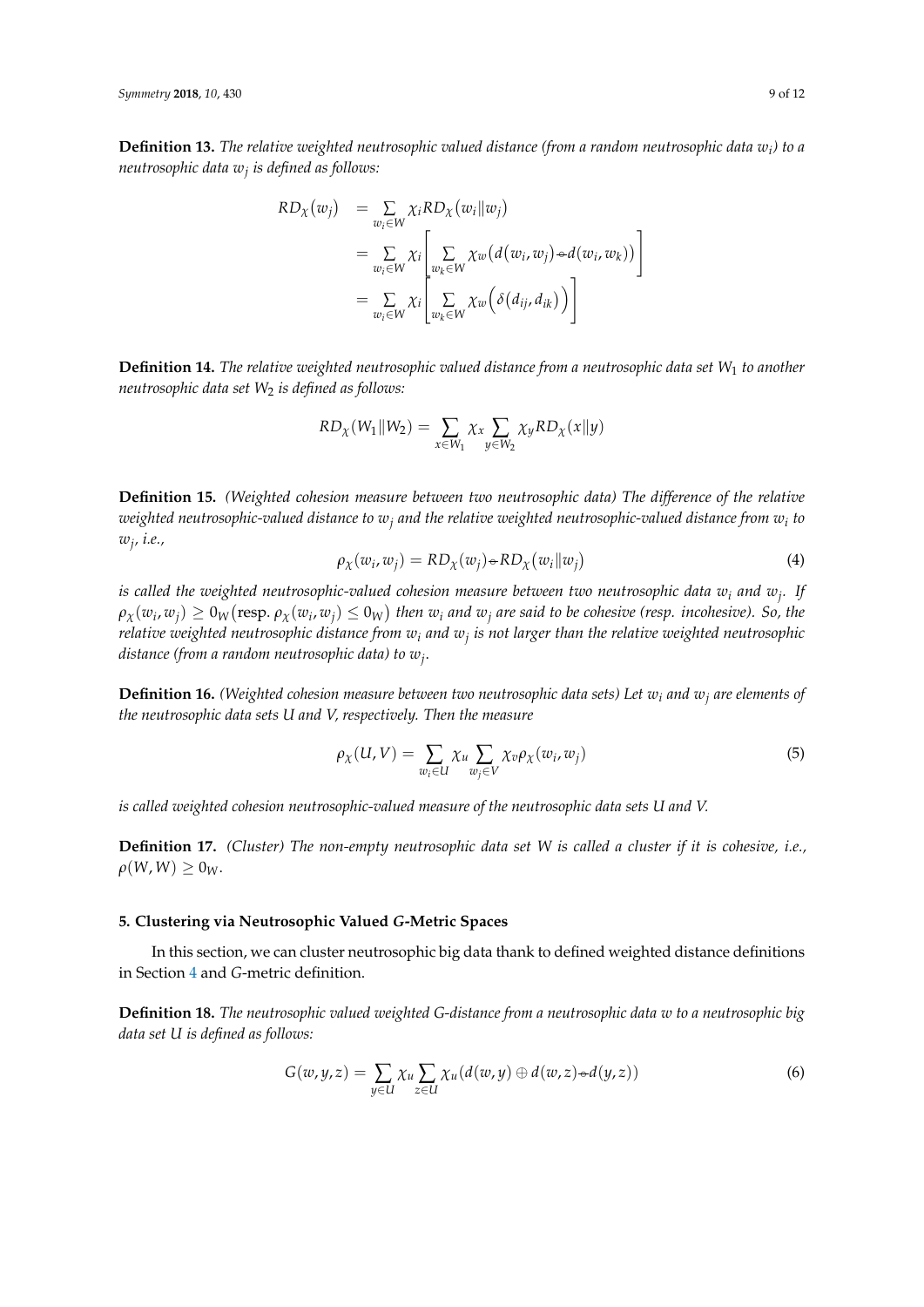#### **Algorithm** (K-sets algorithm)

**Input:** A neutrosophic big data set  $W = \{w_1, w_2, \ldots, w_n\}$ , a neutrosophic distance measure  $d(\ldots)$ , and the number of sets *K*.

**Output:** A partition of neutrosophic sets  $\{U_1, U_2, \ldots, U_K\}$ .

- 1. Initially, choose arbitrarily *K* disjoint nonempty sets *U*<sup>1</sup> , *U*2, . . . , *U<sup>K</sup>* as a partition of *W*.
- 2. for *i* from 1 to n do begin Compute  $G(x_i, y_k, z_k)$  for each set  $U_k$ . Find the set to which the point  $x_i$  is closest in terms of *G*-distance. Assign point  $x_i$  to that set. end
- 3. Repeat from 2 until there is no further change.

## <span id="page-9-0"></span>**6. Application and Example**

We will give an example of the definition of the data that could have this kind of data and fall into the frame to fit this definition. We can call a data set a big data set if it is difficult and/or voluminous to define, analyze and visualize a data set. We give a big neutrosophic data example in accordance with this definition and possible use of *G*-metric, but it is fictional since there is no real neutrosophic big data example yet. It is a candidate for a good example that one of the current topics, image processing for big data analysis. Imagine a camera on a circuit board that is able to distinguish colors, cluster all the tools it can capture in the image and record that data. The camera that can be used for any color (for example white color vehicle) assigns the following degrees:

- (I) The vehicle is at a certain distance at which the color can be detected, and the truth value of the portion of the vehicle is determined.
- (II) The rate at which the vehicle can be detected by the camera is assigned as the uncertainty value (the mixed color is the external factors such as the effect of daylight and the color is determined on a different scale).
- (III) The rate of not seeing a large part of the vehicle or the rate of out of range of the color is assigned as the value of falsity.

Thus, data of the camera is clustering via *G*-metric. This result gives that the numbers according to the daily quantities and colors of vehicles passing by are determined. The data will change continuously as long as the road is open, and the camera records the data. There will be a neutrosophic data for each vehicle. So, a Big Neutrosophic Data Clustering will occur.

Here, the weight functions we have defined for the metric can be given 1 value for the main colors (red-yellow-blue). For other secondary or mixed colors, the color may be given a proportional value depending on which color is closer.

## *A Numerical Toy Example*

Take 5 neutrosophic data with their weights are equal to 1 to make a numerical example:

 $W = \{w_1\langle 0.6, 0.6, 0.6\rangle, w_2\langle 0.8, 0.4, 0.5\rangle, w_3\langle 0.5, 0.8, 0.7\rangle, w_4\langle 0.9, 0.5, 0.6\rangle, w_5\langle 0.1, 0.2, 0.7\rangle\}$ 

*K* = 3 disjoint sets can be chosen  $U_1 = \{w_1, w_4, w_5\}, U_2 = \{w_2, w_3\}.$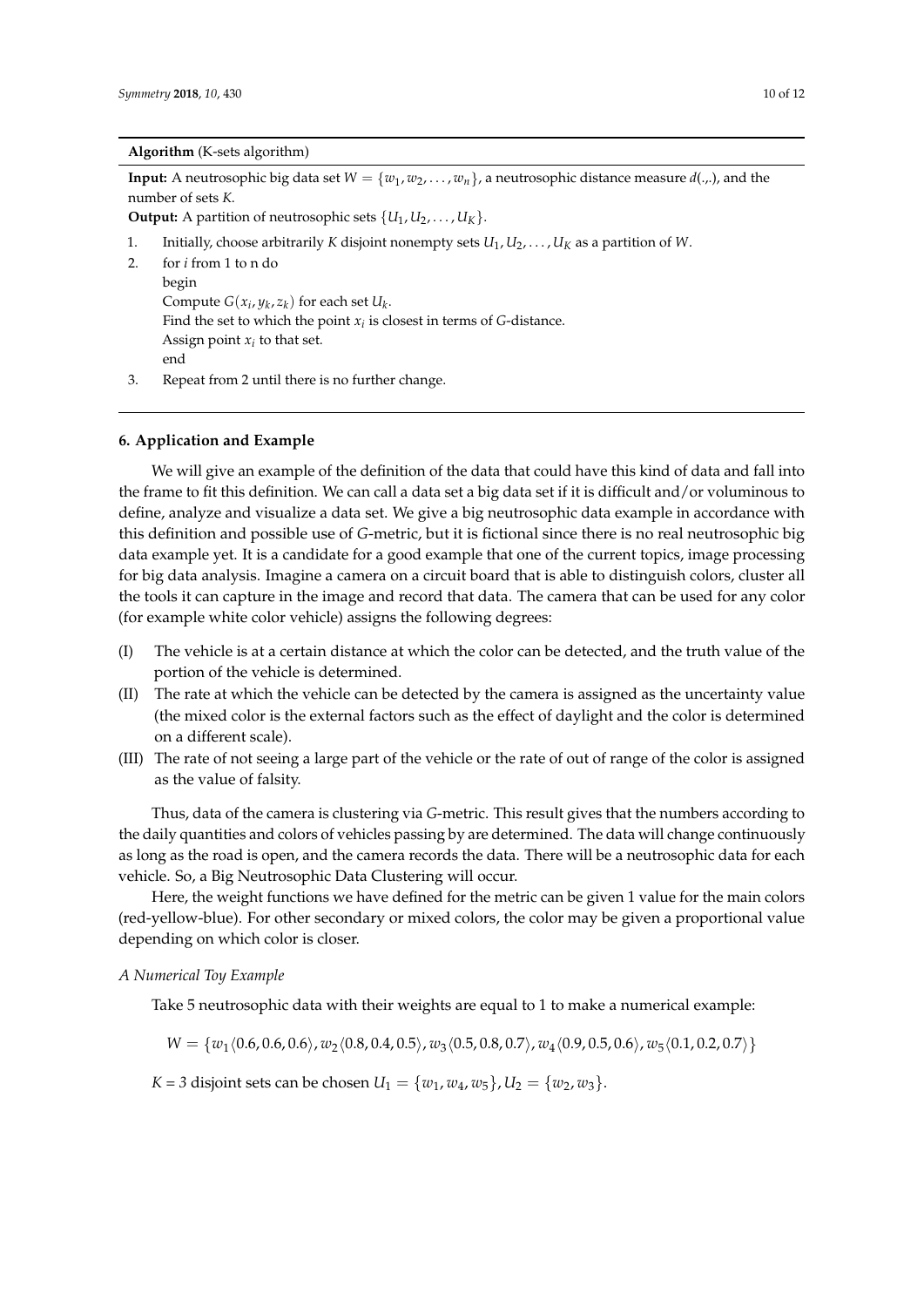Then

|                 | $\langle 0,1,1\rangle$          | $\langle 0.2, 0.8, 0.9 \rangle$ | $\langle 0.1, 0.8, 0.9 \rangle$ | $\langle 0.3, 0.9, 1.0 \rangle$ | (0.5, 0.6, 0.9)                 |  |
|-----------------|---------------------------------|---------------------------------|---------------------------------|---------------------------------|---------------------------------|--|
|                 | $\langle 0.2, 0.8, 0.9 \rangle$ | $\langle 0,1,1\rangle$          | $\langle 0.3, 0.6, 0.8 \rangle$ | (0.1, 0.9, 0.9)                 | $\langle 0.7, 0.8, 0.8 \rangle$ |  |
| $d(w_i, w_j) =$ | (0.1, 0.8, 0.9)                 | $\langle 0.3, 0.6, 0.8 \rangle$ | $\langle 0,1,1\rangle$          | $\langle 0.4, 0.7, 0.9 \rangle$ | (0.4, 0.4, 1.0)                 |  |
|                 | $\langle 0.3, 0.9, 1.0 \rangle$ | (0.1, 0.9, 0.9)                 | $\langle 0.4, 0.7, 0.9 \rangle$ | $\langle 0,1,1 \rangle$         | (0.2, 0.8, 0.9)                 |  |
|                 | (0.5, 0.6, 0.9)                 | $\langle 0.7, 0.8, 0.8 \rangle$ | $\langle 0.4, 0.4, 1.0 \rangle$ | (0.2, 0.8, 0.9)                 | $\langle 0,1,1\rangle$          |  |

where we assume the  $d(w_i, w_j)$  as in Example 3. So, we can compute the *G*-metrics of the data as in Equation (3):

$$
G(w_1, U_1) = G(w_1, w_4, w_5) = \langle 0.99, 0.90, 0.91 \rangle
$$
  
\n
$$
G(w_1, U_2) = G(w_1, w_2, w_3) = \langle 0.79, 0.72, 0.83 \rangle
$$
  
\n
$$
G(w_2, U_1) = G(w_2, w_1, w_4) \oplus G(w_2, w_1, w_5) \oplus G(w_2, w_4, w_5) = \langle 0.9874, 0.6027, 0.6707 \rangle
$$
  
\n
$$
G(w_2, U_2) = G(w_2, w_2, w_3) = \langle 0, 1, 1 \rangle
$$
  
\n
$$
G(w_3, U_1) = G(w_3, w_1, w_4) \oplus G(w_3, w_1, w_5) \oplus G(w_3, w_4, w_5) = \langle 1, 0.4608, 0.6707 \rangle
$$
  
\n
$$
G(w_3, U_2) = G(w_3, w_2, w_3) = \langle 0, 1, 1 \rangle
$$
  
\n
$$
G(w_4, U_1) = G(w_4, w_1, w_5) = \langle 0.81, 0.64, 0.91 \rangle
$$
  
\n
$$
G(w_4, U_2) = G(w_4, w_2, w_3) = \langle 0.97, 0.73, 0.83 \rangle
$$

So, according to the calculations above,  $w_4$  belongs to set  $U_1$  and the other data belong to  $U_2$ . Here, we have made the data belonging to the clusters according to the fact that the truth values of the *G*-metrics are mainly low. If the truth value of *G*-distance is low, then the data is closer to the set.

## **7. Conclusions**

This paper has introduced many new notions and definitions for clustering neutrosophic big data and geometric similarity metric of the data. Neutrosophic data sets have density. For example, sets having indeterminacy density or neutrosophic density and these are adding the more data and complexity. So, neutrosophic data sets are complex big data sets. Separation and clustering of these sets are evaluated according to weighted distances. Neutrosophic data sets in the last part of the paper, K-sets algorithm has been given for neutrosophic big data sets. We hope that the results in this paper can be applied to other data types like interval neutrosophic big data sets and can be analyzed in other metric spaces such as neutrosophic complex valued *G*-metric spaces etc. and can help to solve problems in other study areas.

**Author Contributions:** Conceptualization, F.T. and S.T.; Methodology, F.T.; Validation, F.T., S.T. and F.S.; Investigation, F.T. and S.T.; Resources, F.T., S.T. and F.S.; Writing-Original Draft Preparation, F.T. and S.T.; Writing—Review&Editing, F.T., S.T. and F.S.; Supervision, S.T. and F.S.; Funding Acquisition, F.S.

**Funding:** This research received no external funding.

**Conflicts of Interest:** The authors declare no conflict of interest.

### **References**

- <span id="page-10-0"></span>1. Zadeh, L.A. Fuzzy sets. *Inf. Control* **1965**, *8*, 338–353. [\[CrossRef\]](http://dx.doi.org/10.1016/S0019-9958(65)90241-X)
- <span id="page-10-1"></span>2. Atanassov, K.T. Intuitionistic fuzzy sets. *Fuzzy Sets Syst.* **1986**, *20*, 87–96. [\[CrossRef\]](http://dx.doi.org/10.1016/S0165-0114(86)80034-3)
- <span id="page-10-2"></span>3. Smarandache, F. *Neutrosophy: Neutrosophic Probability, Set and Logic*; American Research Press: Rehoboth, NM, USA, 1998.
- <span id="page-10-3"></span>4. Deli, I.; Subas, Y. Single valued neutrosophic numbers and their applications to multicriteria decision making problem. *Neutrosophic Sets Syst.* **2014**, *2*, 1–13.
- 5. Fan, C.; Fan, E.; Ye, J. The Cosine Measure of Single-Valued Neutrosophic Multisets for Multiple Attribute Decision-Making. *Symmetry* **2018**, *10*, 154. [\[CrossRef\]](http://dx.doi.org/10.3390/sym10050154)
- 6. Li, Y.; Liu, P.; Chen, Y. Some single valued neutrosophic number heronian mean operators and their application in multiple attribute group decision making. *Informatica* **2016**, *27*, 85–110. [\[CrossRef\]](http://dx.doi.org/10.15388/Informatica.2016.78)